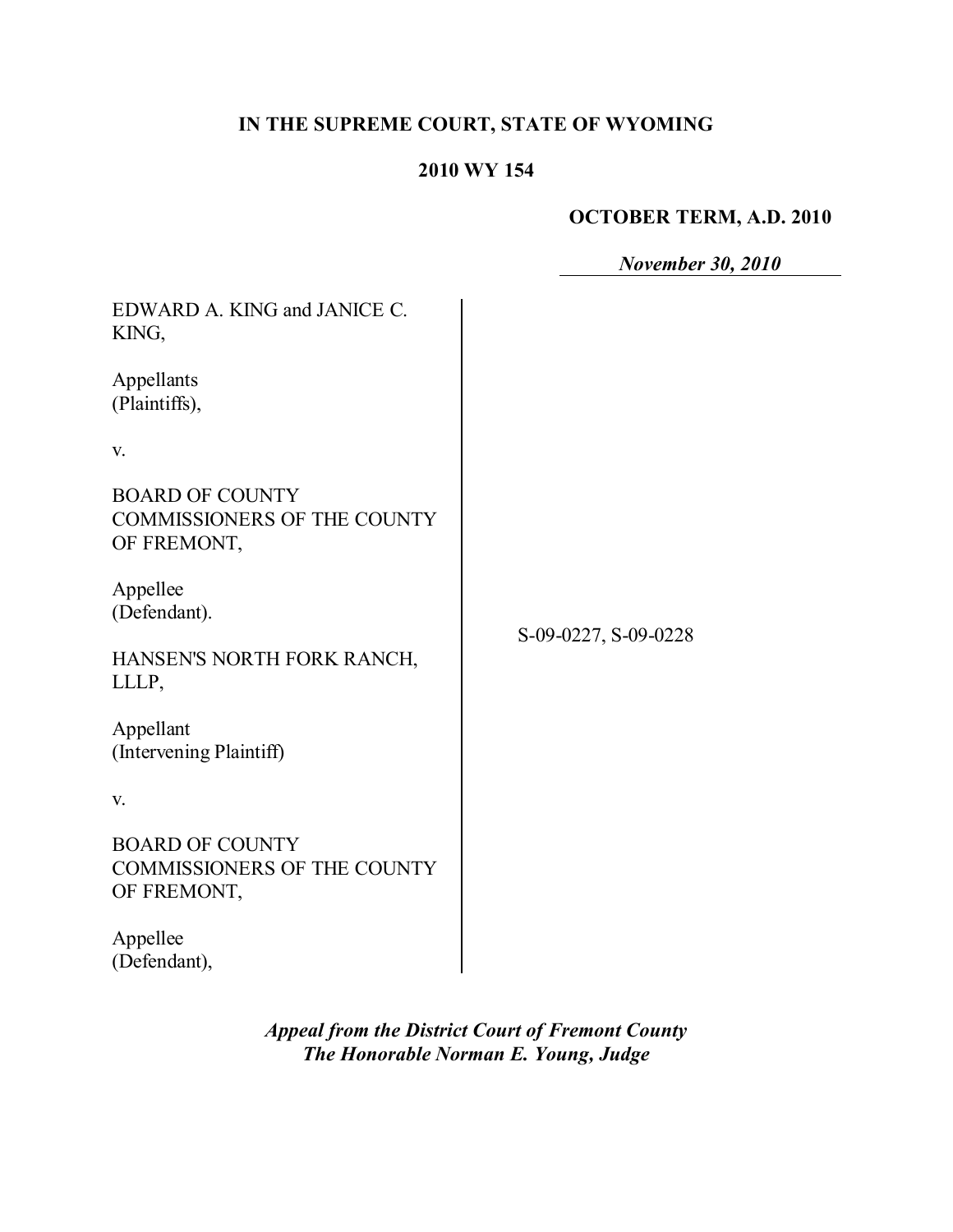### *Representing Appellants:*

Jason A. Neville and Keith J. Dodson, Williams, Porter, Day & Neville, P.C., Casper, WY for Edward & Janice King; and Steven F. Freudenthal of Freudenthal, Salzburg & Bonds, Cheyenne, WY for Hanson's North Fork Ranch. Argument by Messrs. Freudenthal and Dodson.

## *Representing Appellees:*

Jodi A. Darrough, Deputy Fremont County Attorney, Lander, WY.

## *Before KITE, C.J., and GOLDEN, HILL, VOIGT\*, and BURKE, JJ.*

\*Chief Justice at time of oral argument.

*HILL, J., delivers the opinion of the Court; BURKE, J., files an opinion concurring in part and dissenting in part, in which VOIGT, J., joins.*

**NOTICE: This opinion is subject to formal revision before publication in Pacific Reporter Third. Readers are requested to notify the Clerk of the Supreme Court, Supreme Court Building, Cheyenne, Wyoming 82002, of any typographical or other formal errors so that correction may be made before final publication in the permanent volume.**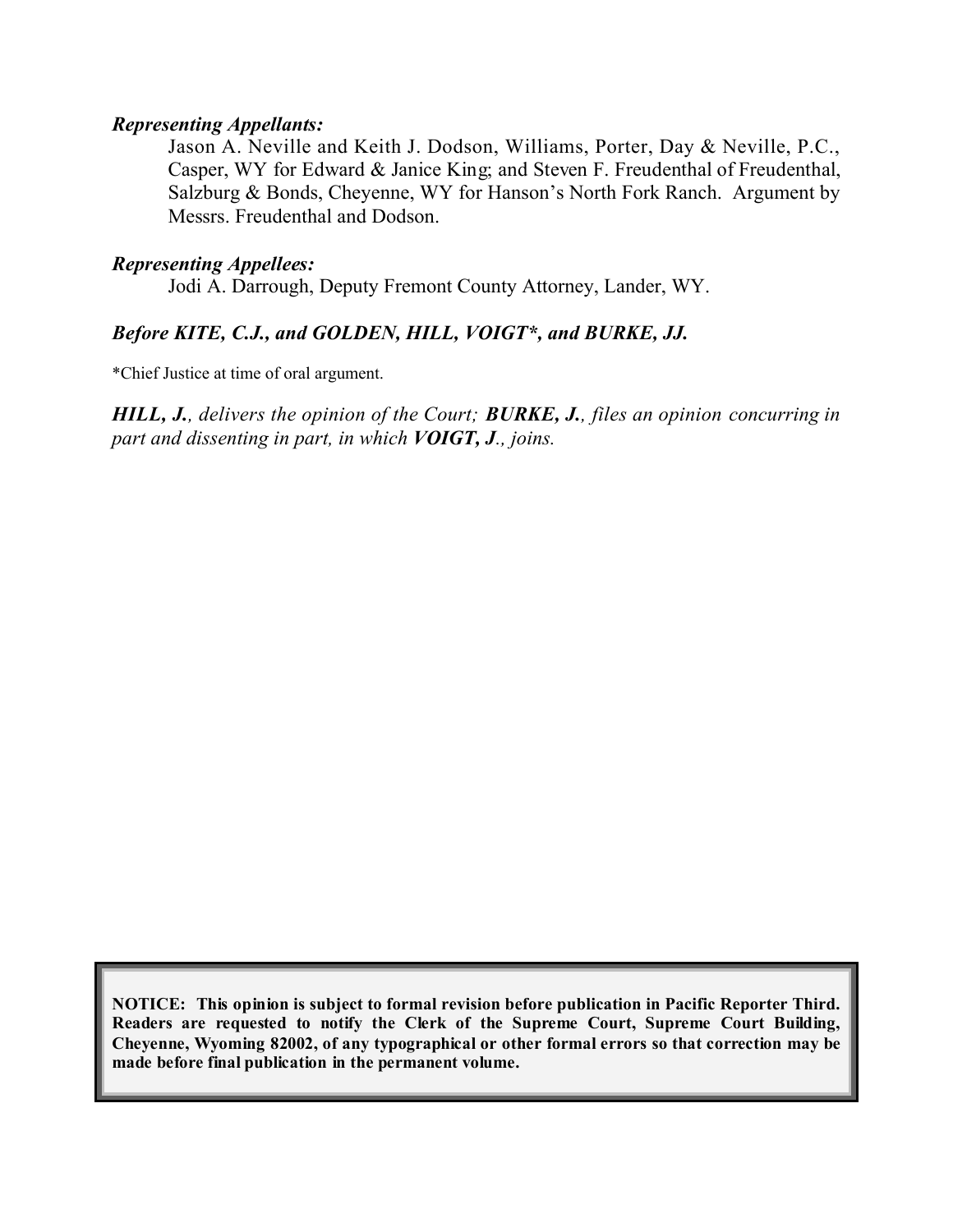## **HILL,** Justice.

[¶1] The Appellants in Case No. S-09-0227 are Edward A. and Janice C. King (Kings). They seek review of a partial summary judgment order, as well as a second order which then dismissed the remainder of the Kings' complaint. The Appellant in Case No. S-09- 0228 is Hansen's North Fork Ranch (Hansen). Hansen was an intervening plaintiff in the proceedings below and its pleadings raised much the same issues as did the Kings. These appeals arise from the district court's determination of the status of a county road, known as "Bunker Road," which fell under the jurisdiction of the Appellee, Board of County Commissioners of the County of Fremont (Commission). The Kings alleged that the records concerning the existence of that road were not properly recorded or stored by Fremont County and, hence, Bunker Road had never been created as contemplated by the governing statutes. In addition, both Appellants contended the road had been vacated or abandoned. The district court determined that the Appellants were incorrect on both points. As a matter of undisputed fact and law, the district court held Bunker Road had been created and further, that as a matter of law it still existed because it had not forthrightly and officially been vacated or abandoned by the Commission. We will affirm the district court's orders.

### **ISSUES**

[¶2] The Kings raise these issues:

A. Whether the district court's April 23, 2008 entry of summary judgment to [the Commission] based upon its finding that Bunker Road was properly established in 1913 was in error.

B. Whether the district court erred when it dismissed the case in reliance on *State ex rel. State Highway Commission v. Meeker*, 294 P.2d 603 (Wyo. 1956).

C. Whether [Kings] were bona fide subsequent purchasers, and thus purchased their land without Bunker Road clouding the title.

The Commission's statement of the issues is the same as that presented by the Kings. However, in its brief the Commission also contends that neither the Kings nor Hansen may challenge the partial summary judgment order because neither filed a timely notice of appeal after the entry of that order. Both the Kings and Hansen contest that point in their reply briefs. Hansen's statement of the issues mirrors Issues A and B set out above by the Kings.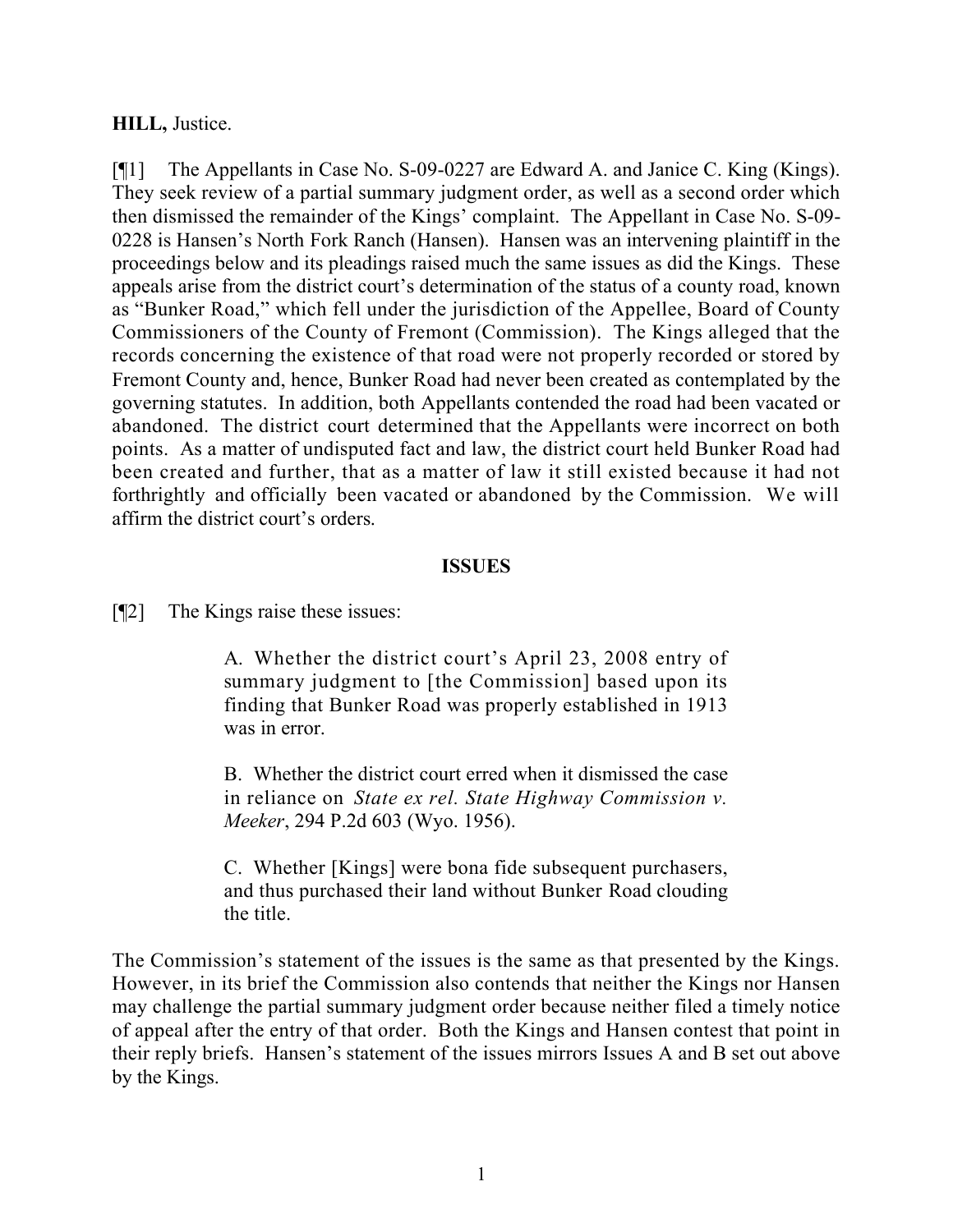## **BACKGROUND INFORMATION AND PROCEEDINGS**

[¶3] The Kings filed their complaint on December 14, 2005, after their efforts to obtain a ruling from the Commission that Bunker Road had been abandoned or vacated had failed. The documentation prepared at the time Bunker Road was created satisfied the Commission that the statutory requirements for the creation of a road, such as Bunker Road (County Road 111), had been fulfilled. The Kings' claim that the creation of Bunker Road had not been perfected relied almost entirely on the circumstance that it was not "recorded" in a manner contemplated by Wyoming's "first in time, first in right" recording statute.

[¶4] In 1999, the Kings purchased property which Bunker Road burdened in a way that damaged their plan to subdivide it, and which had been unknown to them at the time of purchase, even though a traditional title search was completed. The Kings alleged that the information which described that road and its encroachment on the land that the Kings ultimately purchased was never "recorded" in the county clerk's office, although that documentation may have been filed there originally and may have been stored in the county courthouse for a time. However, the Kings averred that a county road map located in the county clerk's office did not show it as a county road. In addition, the Kings averred that the Commission had not created Bunker Road in the manner required by Wyoming law because a copy of the plat and notes of the survey were never filed in the "office of the county clerk." This allegation was supported in part by a letter dated February 18, 2000, from Fremont County Director of Planning Ray Price (Price) to Jim Freeman (Freeman), in which Price stated that the road would be "difficult or even impossible to find or even negotiate, except on foot." However, Price also indicated in that same letter that the road easement in question had "been established" and that he did "not have any evidence that this road easement was ever abandoned by Fremont County." In a memo dated April 24, 2002, from Price to the Commission, Price wrote:

> Bunker Road has not been used by the general public or maintained by Fremont County for quite some time. However, the road can be found on the ground and could be traveled. Sometime within the last five to seven years a new access road was constructed by private individuals in a location that, over much of its route, uses the old county road right-of-way. Mr. Freeman has been denied permission to use the portion of the new access road between the place where it leaves Baldwin Creek Road and where it connects with the old right-of-way of Bunker Road. I believe that Mr. [Sam] Dunlap and Mr. Freeman will ask that Bunker Road be reopened.

[¶5] The Kings' complaint continued: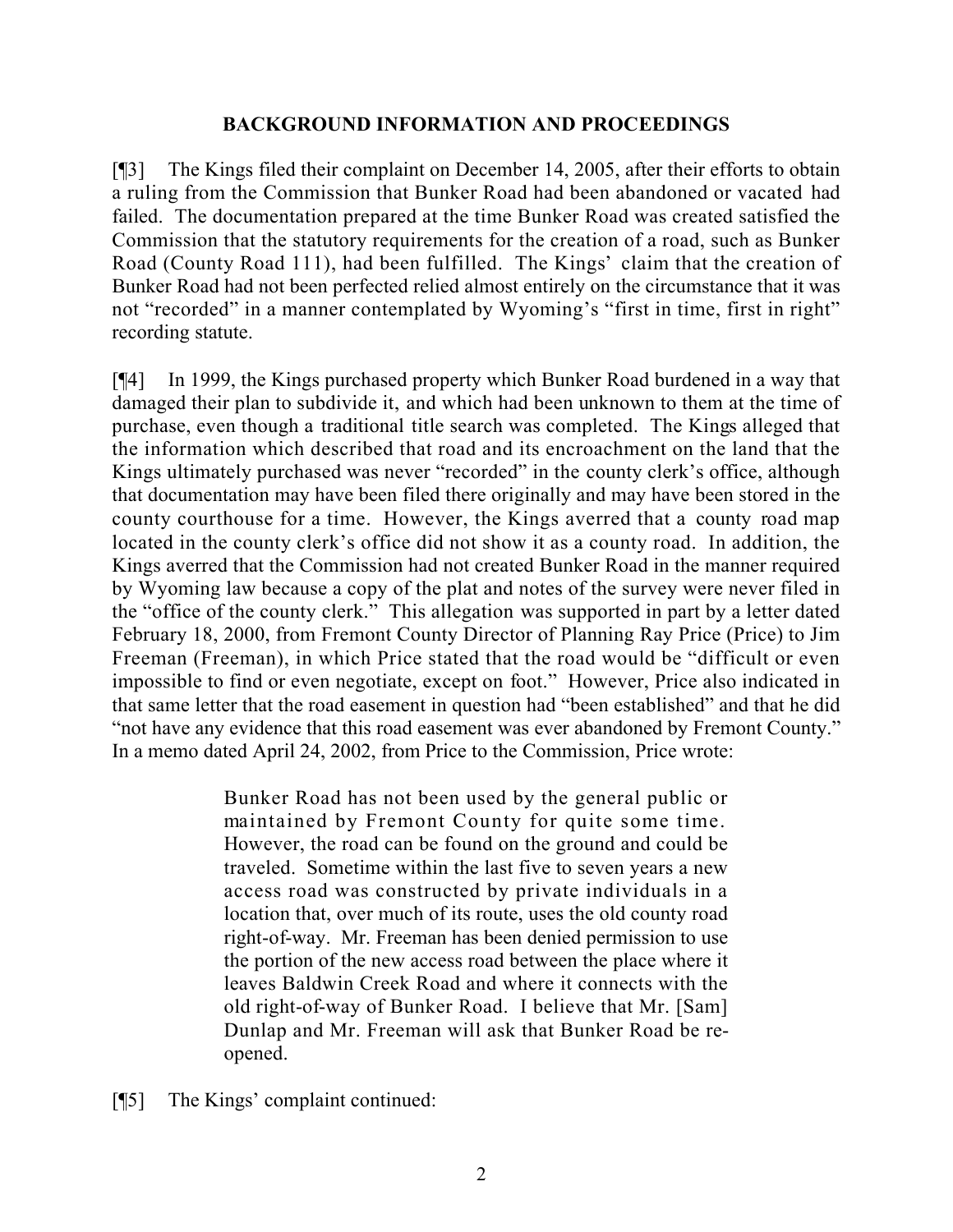23. The Board of County Commissioners of the County of Fremont, on October 4, 2005, took action to determine that "upon examination of public records and testimony associated with Bunker Road that: 1) it is a county road; and 2) it is not in the public interest to vacate said Road and to decline to adopt a resolution to formally vacate and abandon the Fremont County Road known as Bunker Road." This action was unnecessary as Bunker Road was never properly established as a County Road.

24. The Board of County Commissioners of Fremont County, Wyoming never properly recorded Bunker Road as a public road or highway pursuant to applicable law and roads not properly recorded pursuant to statute were considered vacated as public roads. *Yeager v. Forbes*, 2003 WY 134, ¶ 32, 78 P.3d 241, [255].

25. Upon information and belief it is alleged that sometime between the years of 1987 and 1993 the Fremont County Commissioners authorized the Fremont County Road Superintendent to place signs along Bunker Road indicating that the road had been abandon[ed] and was so designated by posted signs indicating the road was closed to traffic….

26. Based upon the Wyoming Supreme Court ruling in *Yeager v. Forbes*, 2003 WY 134, 78 P.3d 241 there is no public road or highway along this track referred to as Bunker Road.

27. A controversy exists between [Kings] and the [Commission] concerning whether Bunker Road is a public road. [Kings] believe [] that the *Yeager* decision and the application of the applicable law to this controversy clearly demonstrate that Bunker Road is not a county road.

28. A justifiable controversy exists between [Kings] and [the Commission], and such controversy is of a kind and nature as to be adjudicated in a declaratory judgment action. Bunker Road is not a public road of any kind, and [the Commission] has no right to prevent [Kings] from denying access to the use of Bunker Road as [they] deem [] appropriate to protect [their] property.

[¶6] On February 13, 2006, Hansen filed its motion to intervene. Hansen's complaint is, more or less, identical to that of the Kings, except for the description of the lands affected. Hansen asserted a "special interest" in the outcome of this matter because, of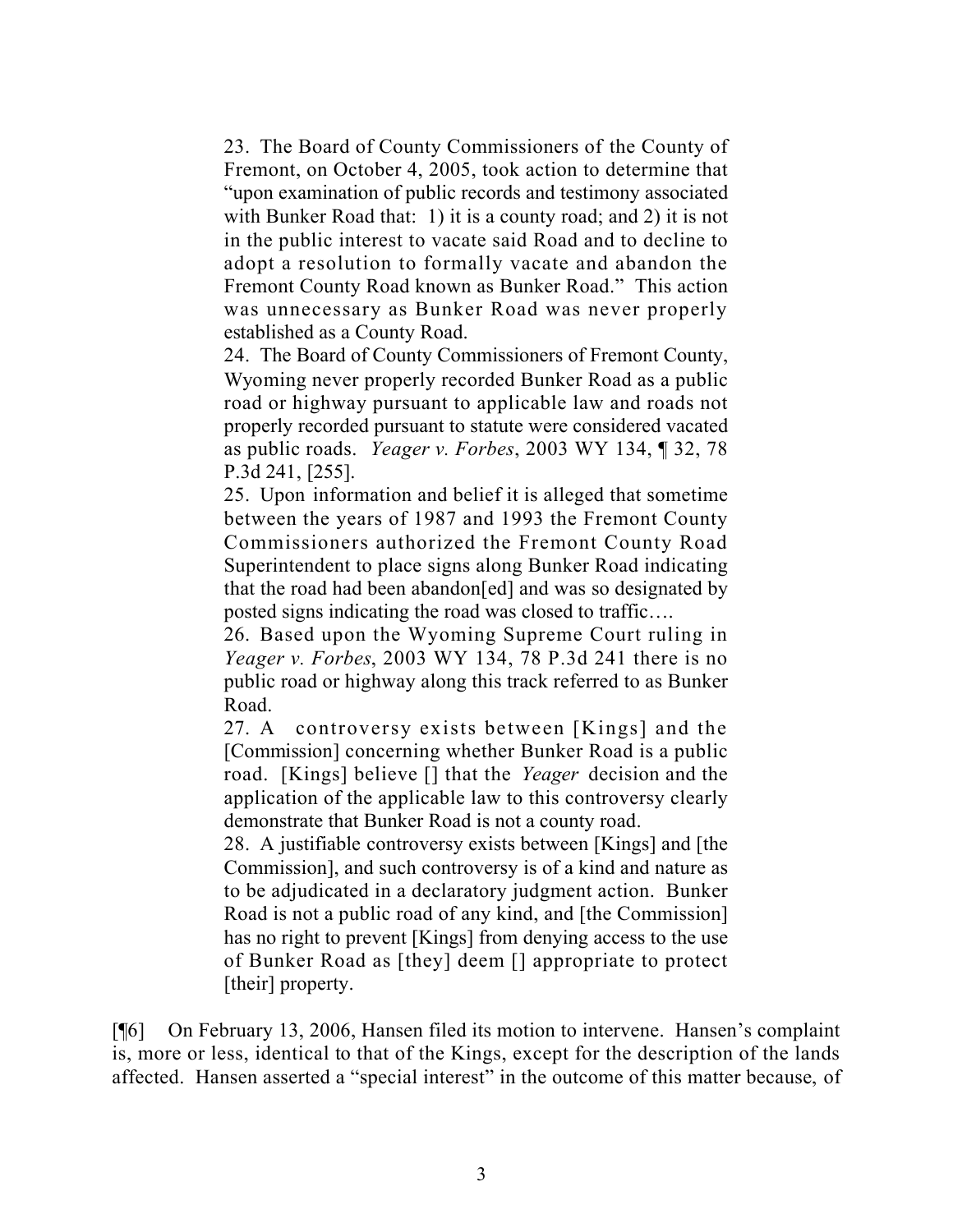the approximate two-mile length of Bunker Road, one-half of that length is located on Hansen's land.

[¶7] The Commission answered both complaints generally denying the allegations of those complaints and asserting a variety of defenses, including that if the district court were to grant the relief on the bases asserted by the Kings and Hansen, then it would "…eventually necessitate the Court also declaring all other county roads established according to the proper statutory procedure invalid as well."

[¶8] On June 15, 2007, Kings and Hansen filed a consolidated motion for summary judgment, as well as a memorandum in support of that motion. The Commission also filed a motion for summary judgment, as well as a response to Kings' and Hansen's competing motions for summary judgment.

[¶9] In an order entered of record on April 23, 2008, the district court denied Kings' and Hansen's motions for a summary judgment in part, and granted the Commission's motion for summary judgment in part. The district court concluded that, as a matter of law, Bunker Road was duly established in 1913 by the Commission pursuant to its statutory authority. The district court described the remaining two issues to be tried as: (1) whether or not the Appellants had actual notice of Bunker Road, and (2) whether or not they are bona fide purchasers of the property they now own which may be subject to the Commission's interest in Bunker Road.

## **DISCUSSION**

## **Was Notice of Appeal Timely as to Partial Summary Judgment**

[¶10] W.R.A.P 2.01 requires that a notice of appeal be filed within 30 days from entry of the "appealable order." W.R.A.P. 1.05 provides:

An appealable order is:

(a) An order affecting a substantial right in an action, when such order, in effect, determines the action and prevents a judgment; or

(b) An order affecting a substantial right made in a special proceeding; or

(c) An order made upon a summary application in an action after judgment; or

(d) An order, including a conditional order, granting a new trial on the grounds stated in Rule 59(a)(4) and (5), Wyo. R. Civ. P.; if an appeal is taken from such an order, the judgment shall remain final and in effect for the purposes of appeal by another party; or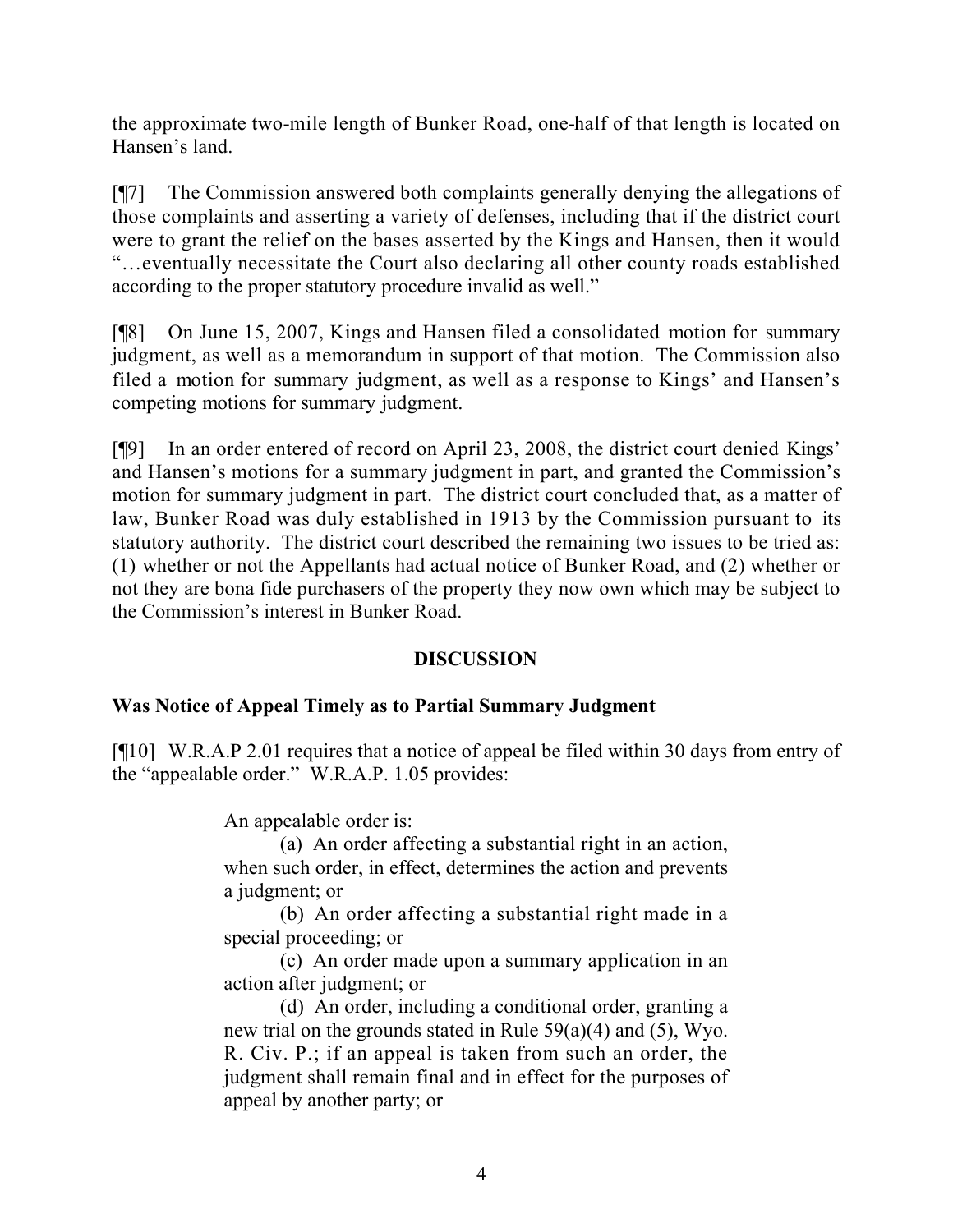(e) Interlocutory orders and decrees of the district courts which:

(1) Grant, continue, or modify injunctions, or dissolve injunctions, or refuse to dissolve or modify injunctions; or

(2) Appoint receivers, or issue orders to wind up receiverships, or to take steps to accomplish the purposes thereof, such as directing sales or other disposition of property.

(See Rule 13 for additional guidance on review of interlocutory orders.)

[¶11] W.R.C.P. 54(b) allows a district court to certify orders that adjudicate fewer than all claims upon an express determination that there is no just reason for delay and upon the express direction for the entry of judgment. No such determination was sought or granted in this case, and the Kings and Hansen were not required to appeal the partial summary judgment until the remaining issues were decided. Thus, we will consider both issues raised by the Appellants.

## **Creation of Bunker Road**

[¶12] The district court issued its partial summary judgment order on April 23, 2008. The subject of the partial summary judgment was limited to whether or not the Commission's actions in 1912-13 were sufficiently in compliance with governing statutes so as to have actually created Bunker Road. The Kings and Hansen contend that the process was flawed and, therefore, Bunker Road never was created. The standard of review to be applied is this:

> [W]e examine the record from the vantage point most favorable to the party opposing the motion and give that party the benefit of all the favorable inferences which may be fairly drawn. *Castleberry v. Phelan*, 2004 WY 151, ¶ 8, 101 P.3d 460, 462 (Wyo. 2004). Summary judgment is appropriate when there are no genuine issues of material fact and the moving party is entitled to judgment as a matter of law. *Id*.

*Wilson v. Bd. of County Comm'rs*, 2007 WY 42, ¶ 12, 153 P.3d 917, 922 (Wyo. 2007).

[¶13] The statutes in effect at that time are found in Wyoming Compiled Statutes 1910, §§ 2513-2531. Section 2523 requires that a survey and record of the road "be filed in the office of the county clerk." The Kings and Hansen contend that this step was not perfected, although the documentation required to be assembled by the governing statutes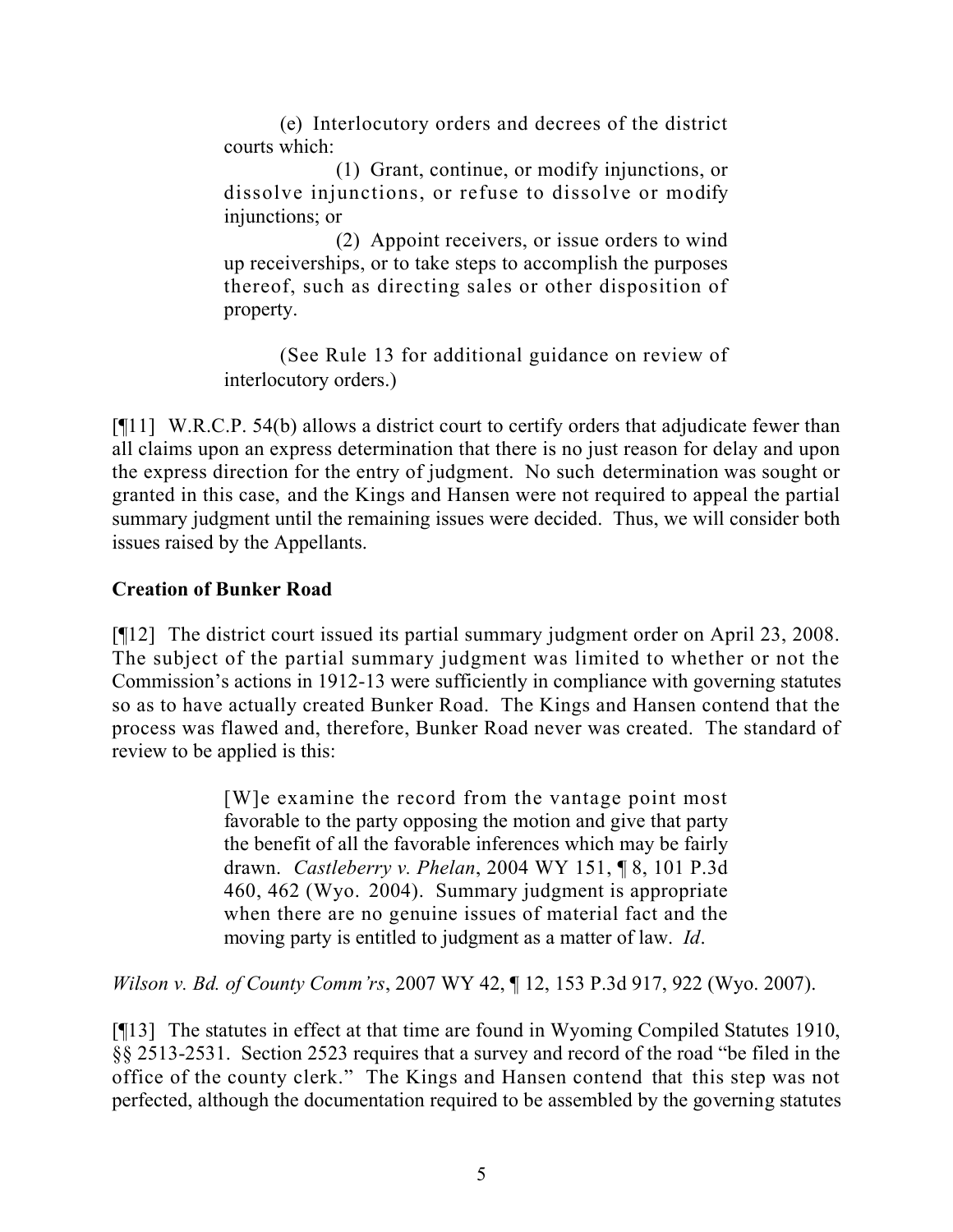was in the possession of Fremont County at the time this action arose, as well as at all times in the interim between 1913 and the present day. However, it is not disputed that the grantor/grantee index did not provide those examining property titles any information about the road. Further, unless a title examiner inquired of a county clerk employee about the existence and actual location of the records pertaining to county roads, then whether or not a particular parcel of land was burdened by a county road would not be evident. It is this flaw that is the mainstay of the Appellants' contentions herein and on that basis, it is contended that the road should be declared not to have ever come into existence. With respect to this particular matter, the district court concluded thus: "However, it is not the physical location of these records that create the ultimate issue in this case but whether or not they were made of record for purposes of providing constructive notice."

[¶14] The district court relied in significant part on the case of *Lakewood v. Mavromatis*, 817 P.2d 90 (Colo. 1991) in deciding to grant a partial summary judgment in favor of the Commission with respect to the validity, *ab initio*, of Bunker Road. Although that case differs from the present case on the facts because a road was never built on the tract of land in question, the Colorado Supreme Court concluded that placing the road petition and incorporated plat in the road book in the office of the county clerk was adequate to dedicate the tract as a public highway, but **it did not** provide constructive notice to bona fide subsequent purchasers of the governmental entity's interest in the disputed parcel of land. *Id*., 817 P.2d at 98. The entirety of that case is instructive with respect to issues such as those raised here, but its significance with respect to the instant case is limited to that noted above. Based on that case, the district court concluded that the remaining issues would be required to be tried; to wit: (1) whether or not Kings and Hansen had actual notice of Bunker Road, and (2) whether or not they are bona fide subsequent purchasers of the property they now own that may be subject to the Commission's interest in Bunker Road. The district court concluded that the Wyoming Legislature also intended to require the recording of the Bunker Road Petition in compliance with the Wyoming Recording Act. "However, failure to do so did not void the establish [ed] Bunker Road, especially with regard to the parties in the initial road proceedings because they had actual notice of the road." The district court indicated that this case was complicated because it was unclear if Bunker Road was ever established on the ground. Moreover, while there was evidence that at least a faint "track" of Bunker Road could be found on the ground for most of its distance, it had been fenced over in places, it had been washed out in places, it was blocked by vegetation in places, a wellhead was in its course, and a building had been placed along its course so that Bunker Road disappeared into, and then re-emerged on the other end of, the building.

[¶15] However, based on the totality of the circumstances set out above, we agree with the district court that there were no genuine issues of material fact as to whether Bunker Road had been created in the first instance.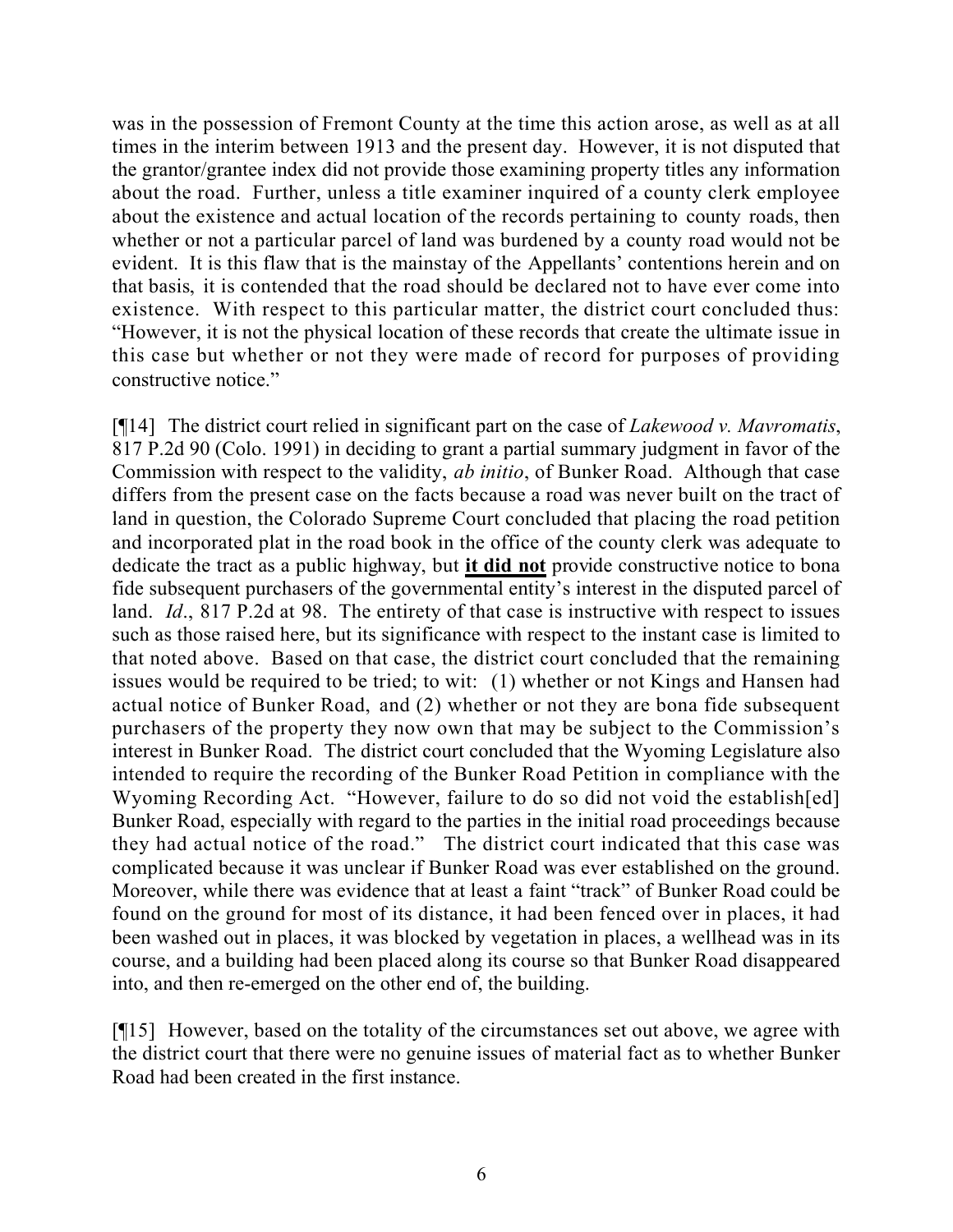#### **Actual Notice – Bona Fide Purchasers**

[¶16] On August 18, 2009, the Commission filed a motion to dismiss on the basis that once a county road has been created, it can only be extinguished through formal vacation proceedings. Prior to a trial, the district court reconsidered its previous ruling in light of the case *State ex rel. State Highway Comm'n v. Meeker*, 294 P.2d 603-8 (Wyo. 1956) (emphasis added), wherein this Court held as follows:

> This is an action brought by the State of Wyoming on the relation of the State Highway Commission of Wyoming as plaintiff against Stanley Meeker as defendant to enjoin the latter from interfering with its right of way for highway purposes over lands hereinafter mentioned.

> The Board of County Commissioners of Laramie County, Wyoming, at the behest of the State Highway Commission, as provided by § 48-303, W.C.S.1945, commenced condemnation proceedings to acquire a right of way for highway purposes over the lands hereinafter mentioned. These condemnation proceedings were completed on June 7, 1950. Damages in the amount of \$1,652 were paid to Nell Fowler, the then owner of the property. The State Highway Commission did not immediately take possession of the right of way thus acquired, but did let a contract for the construction of a highway over and along the acquired right of way in December 1953 and immediately thereafter the construction of the highway was commenced and at the time of the trial of this case was substantially completed.

> Defendant claims to be the owner of the land over which the right of way runs and that he bought the land for \$25.25 per acre in 1952. He claims he went all over the land, had an abstract of title prepared which did not show any right of way over the land; that he did not notice any signs of any purported highway; that he did not know of the interest of the State of Wyoming acquired by reason of the condemnation proceedings and found no instrument of record in the office of the county clerk showing the highway. The case was tried to the court without a jury. After the trial of the case, the court found in favor of the defendant Meeker and against the plaintiff but left in force the temporary injunction theretofore issued during the appeal of the case to this court. The plaintiff has duly perfected the appeal and it has been argued in this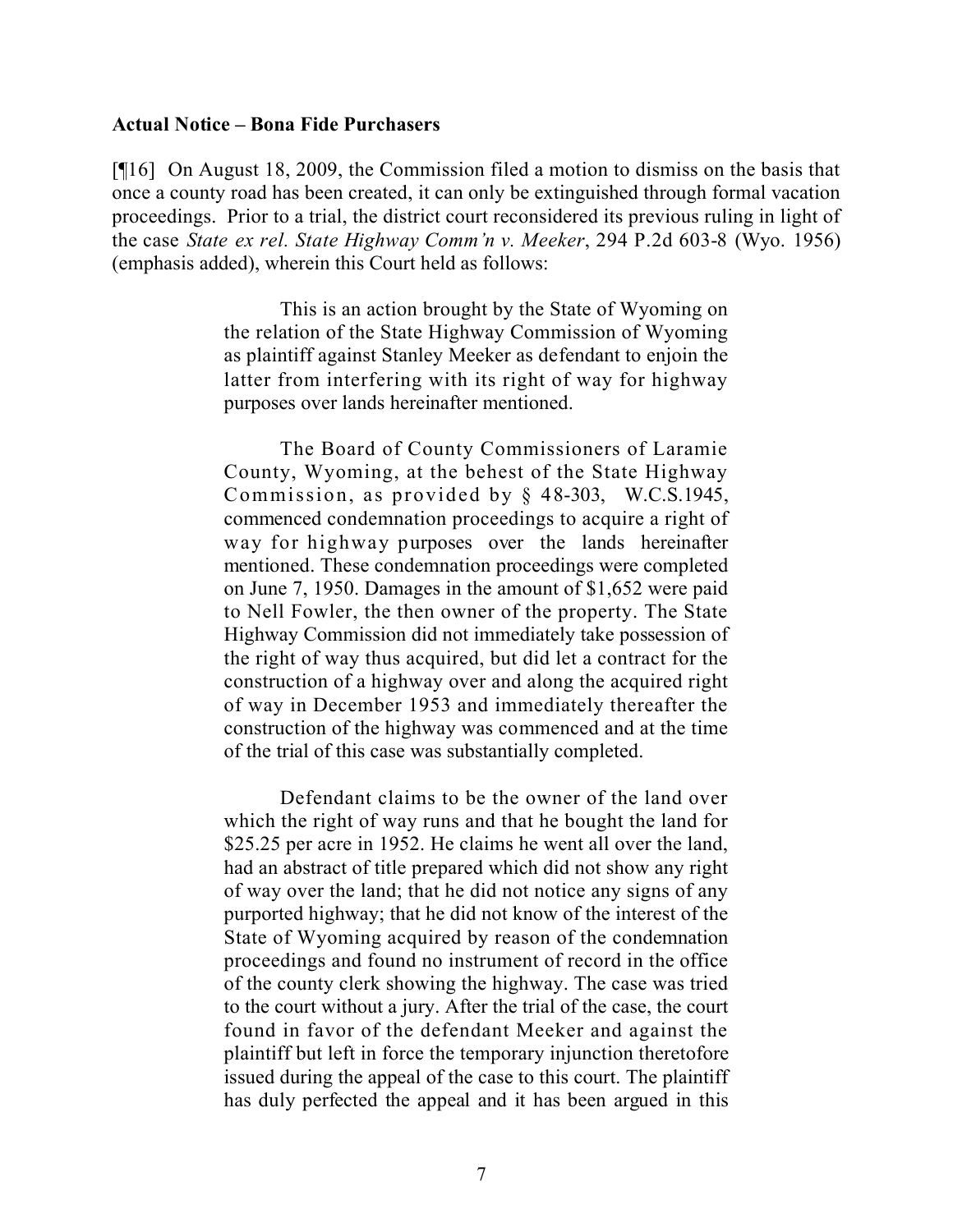court. A motion to dismiss the appeal was filed, but the plaintiff and appellant complied with our order in connection therewith, so we shall not consider it further.

At the trial of the case, the parties entered into a stipulation…. [Stipulation omitted.]

. . . .

I. Counsel for the defendant in attempting to uphold the judgment of the trial court relies on the provisions of §§ 66- 119, 66-124, W.C.S.1945, reading as follows:

66-119. 'Every conveyance of real estate within this state, hereafter made, which shall not be recorded as required by law, shall be void, as against any subsequent purchaser or purchasers in good faith and for a valuable consideration of the same real estate or any portion thereof, whose conveyance shall be first duly recorded.'

66-124. 'The term 'conveyance,' as used in this Act  $(\S$ § 66-101-66-134), shall be construed to embrace every instrument in writing by which any estate or interest in real estate is created, alienated, mortgaged, or assigned, or by which the title to any real estate may be affected in law or in equity, except wills, leases for a term not exceeding three (3) years, executory contracts for the sale or purchase of lands, and certificates which show that the purchaser has paid the consideration and is entitled to a deed for the lands, and contain a promise or agreement to furnish said deed at some future time.'

The transfer of title by eminent domain is not a conveyance within the meaning of the sections above mentioned. It is a transfer of title in invitum, that is to say, against the consent of the owner. At common law in England, there was no system of registration or recording, and the rule between claimants of the same title was found in the maxim 'prior in tempore potior est in jure,' which means, he who is first in time has the better right. 45 Am.Jur. 435; 23 R.C.L. 170; 2 Merrill on Notice § 921. That is still the law except as abrogated by statute. Thus it is said in 2 Merrill on Notice  $\S$ 921 as follows: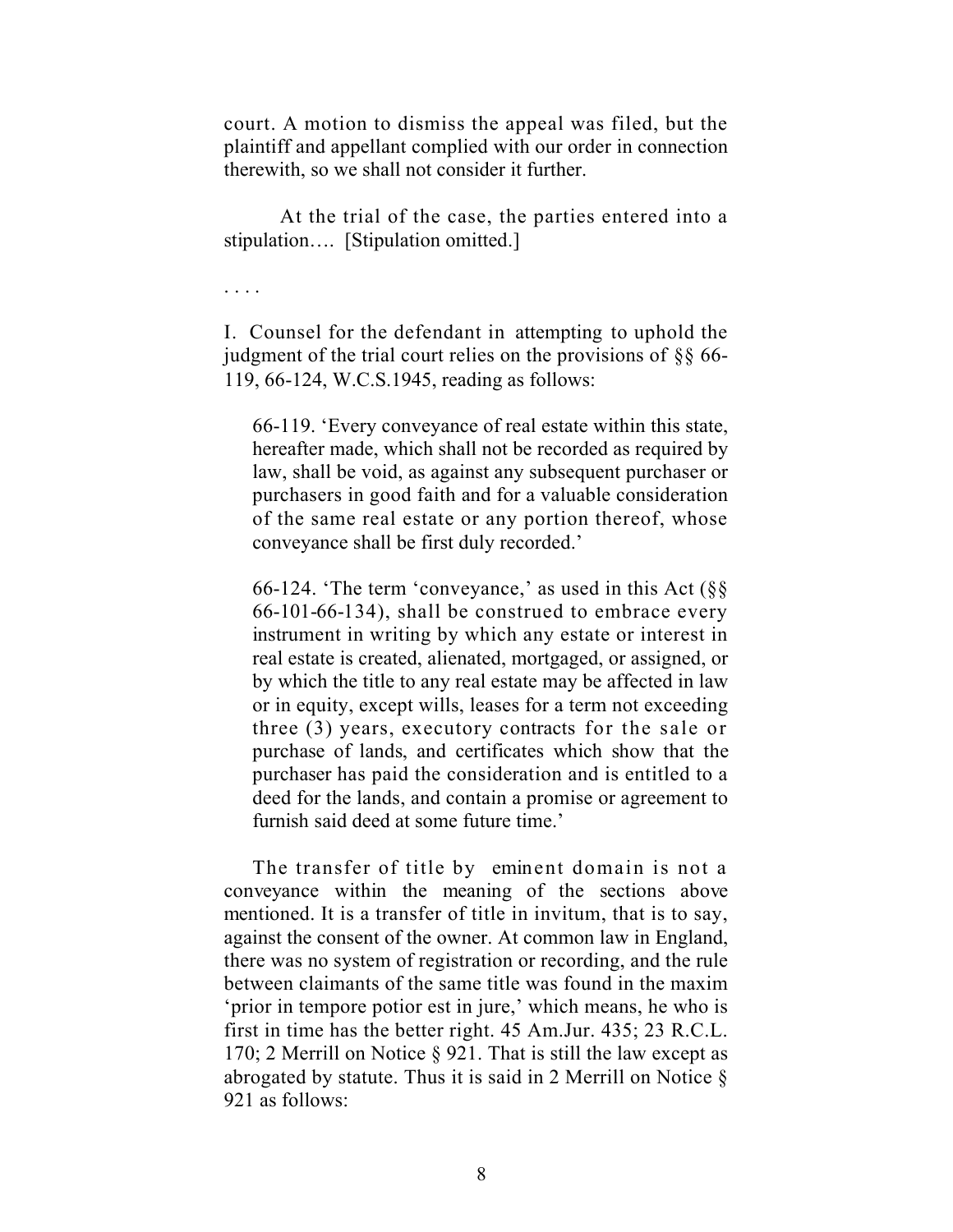'So thoroughly has the recording office entered into our legal system that lawyers and judges alike tend to refer to notice by record as though it were a common law principal without reference to the statutes upon which it rests. Yet because the foundation is statutory, and because difference in phraseology may involve variance in interpretation and application, we need to remember constantly that the necessity for recordation, as well as its effect, is a creature of ordinance, and that without the command of our omnisapient representatives in legislature assembled no one is required to place his title upon record in order to preserve it. In a number of instances statutes which merely authorize or permit the recording of particular instruments have been construed not to make such recording essential to the protection of property interests arising thereunder.'

Numerous cases are cited. So it is said in 45 Am.Jur. § 155, p. 515:

'The failure to record an instrument which is not required to be recorded does not affect or vitiate the instrument as to anyone, and it is valid not only between the parties thereto, but also to subsequent purchasers and encumbrancers.'

That rule is applicable in the case at bar. Until 1953 we had no statute which required the transfer of title by eminent domain to be recorded in the ordinary and regular books of record kept for the transfer of property by conveyances. Hence it is quite clear that the title the State acquired under the condemnation proceedings in 1950 is valid and good against any subsequent purchaser of the same property. The former owner of that property then had nothing further to convey. The trial court herein decided this case immediately after the end of the trial without looking up the authorities and apparently held that the transfer of title under eminent domain proceedings which has not been recorded in the regular and ordinary books kept for the purpose is void as against subsequent innocent purchasers for value. That, as we have seen above, clearly is not the law.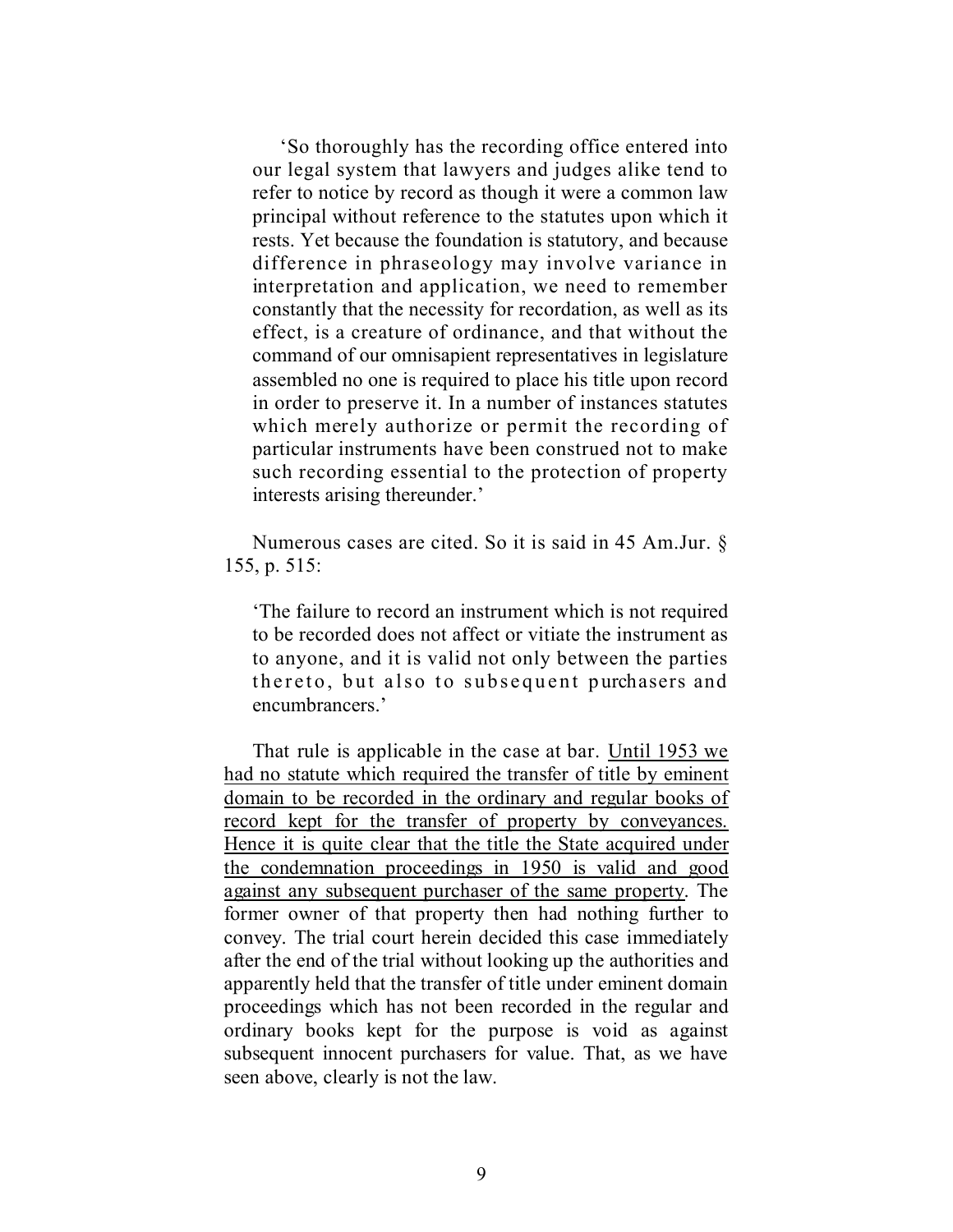II. We reach the same result by considering this case from other standpoints. The right of eminent domain is an inherent, sovereign power, and can be exercised by the legislature in any manner it sees fit, subject only to the constitutional provision that compensation must be made to the owner. 1 Lewis Eminent Domain § 367. The exercise of that power is, in a case like that before us, legislative in character. 29 C.J.S., Eminent Domain, § 87, p. 878. The legislature itself may exercise that power assuming that no constitutional provisions forbid it to do so directly. 29 C.J.S., Eminent Domain, § 88, p. 880. It may delegate the power as it has done in the case at bar. 29 C.J.S., Eminent Domain, § 89, p. 881. If the legislature had itself condemned the right of way in question, everyone including subsequent innocent purchasers would have been compelled to take notice thereof. There is no valid reason why that same rule should not apply to the agent of the legislature. Ample provision for notice has been made. According to § 48-316, W.C.S.1945, notice of the proposed exercise of eminent domain is given to all persons who have or claim to have an interest in the land. The meetings of the board of county commissioners are public. § 27-807, W.C.S.1945. Notice of the proceedings of the board of county commissioners must be published. § 27-821, W.C.S.1945. We presume that has been done in the case at bar. The right of way is surveyed and the land entered for that purpose. Viewers are appointed to assess the damages and presumably enter upon the land assessing the land. Defendant Meeker was in possession of the land in question as lessee during all of the time the eminent domain proceedings were taking place and must have had notice thereof or at least he is presumed to have had notice thereof. It is said in 18 Am.Jur. 956:

'In some jurisdictions the actual taking or condemnation of land for certain public purposes may be effected by the vote or resolution of some administrative board.'

In 20 C.J.S., Counties, § 91, p. 863, it is said:

'County boards are usually required to keep a record of their proceedings \* \* \*. Their proceedings are matters of public record of which electors are presumed to have notice.'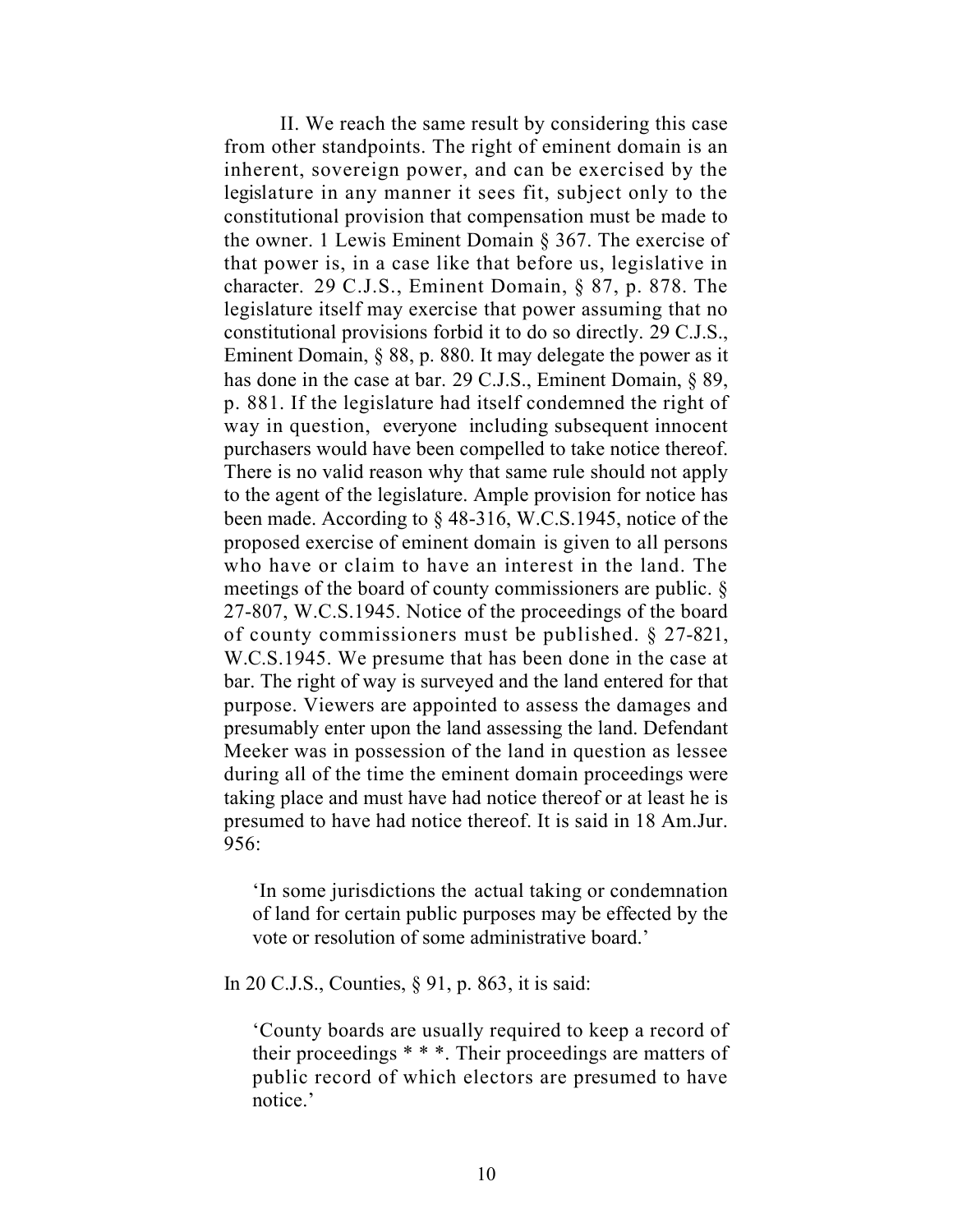In *Collins v. City of Detroit*, 195 Mich. 330, 161 N.W. 905, 906, the court stated:

'The board of supervisors is the legislative body of the county, and its proceedings are matter of public record of which the electors are presumed to have notice. *People*  [*ex rel. Speed*] *v. Hartwell*, 12 Mich. 508, 86 Am. Dec. 70.'

In *Corwin v. St. Louis & S. F. Ry. Co.*, 51 Kan. 451, 33 P. 99, 103, a party purchased property after condemnation proceedings and after damages had been paid to the owner. The court, holding that the subsequent purchaser acquired no title as against the eminent domain proceedings, stated as follows:

'In *Challiss v.* [*Atchison, T. & S. F.*] *Railroad Co.*, 16 Kan. 117, 129, it is said: 'Now, as to such proceedings, a party may not trust entirely to the records of the office of register of deeds, but must take notice of whatever appears upon the records of every office or tribunal having jurisdiction of such proceedings.' \* \* \* Under the condemnation proceedings, all of which were of record in the public offices of Sedgwick County, Woodman, the purchaser from Mrs. Sanders, and the plaintiffs, who hold under Woodman, had constructive notice that an easement over and upon all the lots which they purchased had been legally appropriated for railroad purposes. For some reason, they never examined the public records. Had they made an examination of the report on file in the office of the register of deeds, they would have had actual notice of the appropriation of all of the lots. The condemnation proceedings appearing upon the public records are as conclusive as to them as to Mrs. Sanders.'

In *Horton v. Okanogan County*, 98 Wash. 626, 168 P. 479, 482, it seems that one Storch and one Patterson owned certain lands. They gave a right of way of the lands to the county. The county accepted this grant and proceeded to establish a road. Thereafter Storch and Patterson conveyed the land to the plaintiffs without saying anything about the right of way for a road. The court held that the ownership for road was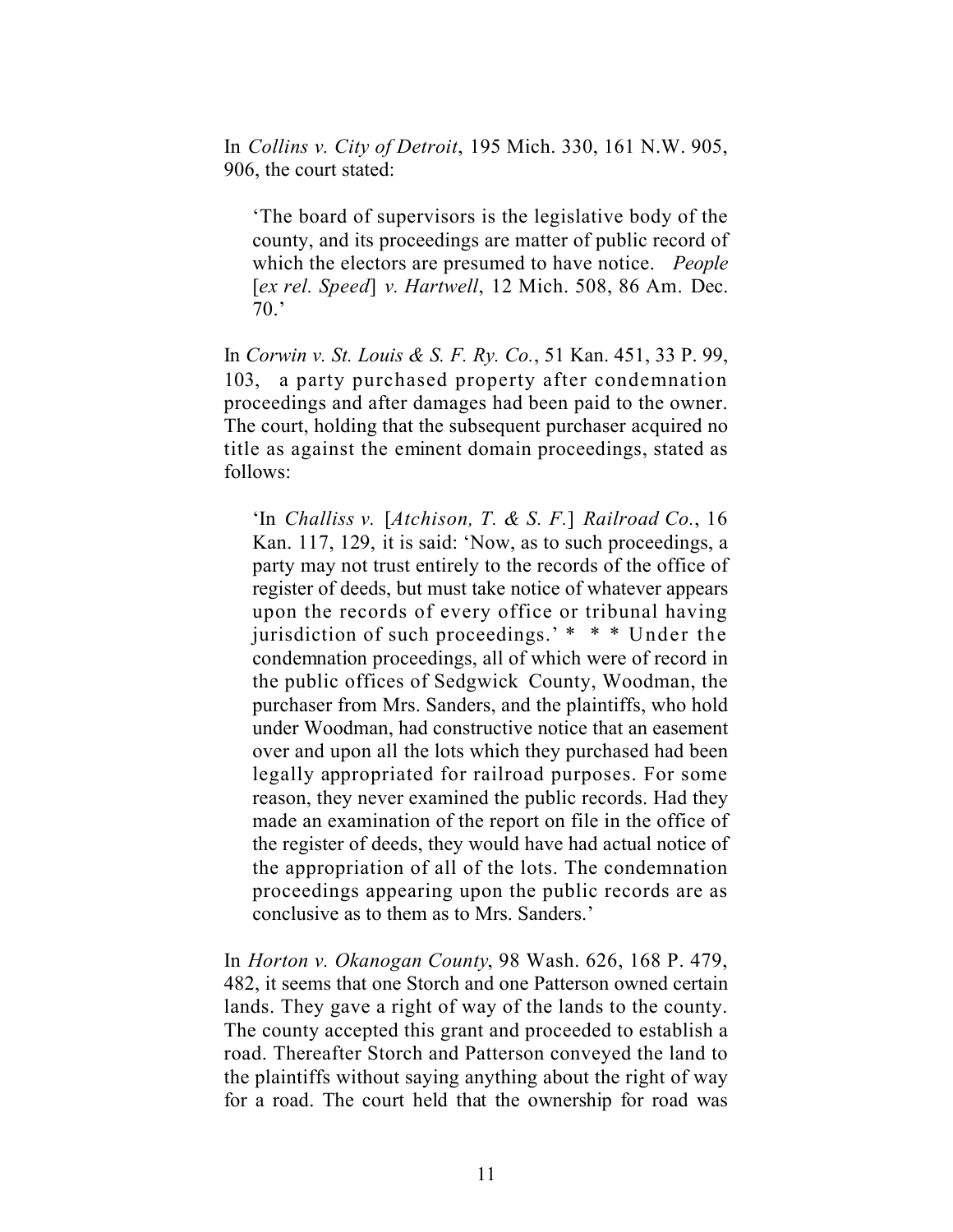paramount to the subsequent sale to the plaintiffs. The court in that connection stated as follows:

'Have these dedications become binding upon the plaintiffs who have become the owners of the strip of land in controversy by mesne conveyances from Patterson and Storch? These plaintiffs, as such grantees, acquired their title to the adjoining land on each side of the strip in controversy through deeds describing land including the strip, at a time when the petition for the establishing of the road and presumably the blueprint showing the location of one of the roads over the strip was on file in the office of the clerk of the board of county commissioners, and after the action of that board was had purporting to grant the petition, as shown in the records of the minutes of the board, above quoted. This we think, was enough to suggest inquiry on their part, which, had it been made, would have led to the discovery of these dedicatory grants which were then in the hands of the county authorities either the clerk of the board of county commissioners or the county engineer, though the grants were not recorded as conveyances in the office of the auditor of the county.'

See also *National Railway Co. v. Easton & Amboy R. Co.*, 36 N.J.L. 181.

III. Section 48-322, W.C.S.1945, as it read prior to 1953, provides as follows:

'If, upon considering and acting upon the report of the viewers or otherwise, the board of county commissioners shall decide to lay out or alter any road, they shall cause the county surveyor to make an accurate survey thereof, if such survey is necessary, and to plat the same in books to be provided by the county for such purpose, and the county clerk shall record in the same books opposite or near to such plat so that the same may be easily ascertained to be concerning the platted road, the proceeding of the said board in relation to the location, establishment or alteration of said road, in order to keep in a separate book a record of all the county roads of that county.'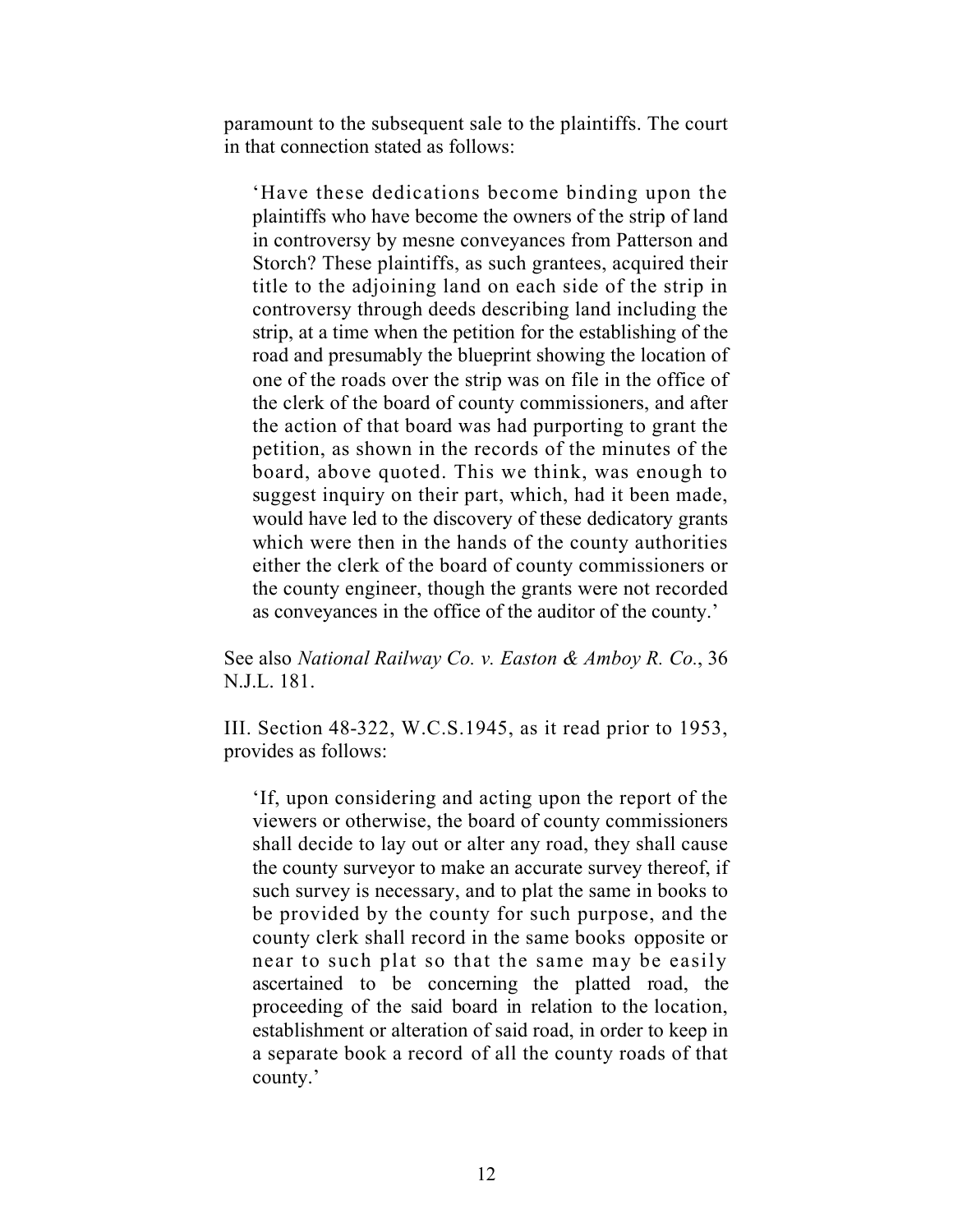It accordingly seems that while the transfer of title was not noted upon the regular and ordinary recording books of the county, it was noted upon the road book in the county clerk's office and reference was made to the proceedings of the county commissioners in regard to the condemnation proceedings. Counsel for defendant Meeker claim that was no notice at all. It may be noted however that the statutes made it mandatory to comply with the provision of the section just mentioned. The legislature has not specifically provided that the proceedings of the board shall be constructive notice. However, it is stated in 2 Merrill on *Notice* § 919 that: 'A similar reading usually is given to statutes which require certain instruments to be recorded, unless it clearly is apparent that the requirement has some other object.' The application of that rule is clearly seen in those cases which deal with acquisition of railroad companies under the public domain. It is held that when the railroad company files the records in the local registry office as required by statute, the title of the railroad company is then complete against all public settlors. In *Great Northern Ry. Co. v. Steinke*, 261 U.S. 119, 43 S.Ct. 316, 318, 67 L.Ed. 564, it is said:

'There is no provision in the act for the issue of a patent, but this does not detract from the efficacy of the grant. The approved map is intended to be the equivalent of a patent defining the grant conformably to the intendment of the act (*Noble v. Union River Logging R. Co.*, 147 U.S. 165, 13 S.Ct. 271, 37 L.Ed. 123), and to relate back, as against intervening claims, to the date when the map was filed in the local land office for transmission through the General Land Office to the Secretary of Interior (*Stalker v. Oregon Short Line R. Co.*, 225 U.S. 142, 32 S.Ct. 636, 56 L.Ed. 1027).'

See also *Oregon Short Line R. Co. v. Stalker*, 14 Idaho 362, 94 P. 56.

The Revised Statutes of Massachusetts 1835, Ch. 39, § 75, provide as follows:

'Every railroad corporation shall, in all cases, file the location of their road within one year, with the commissioners of each county through which the same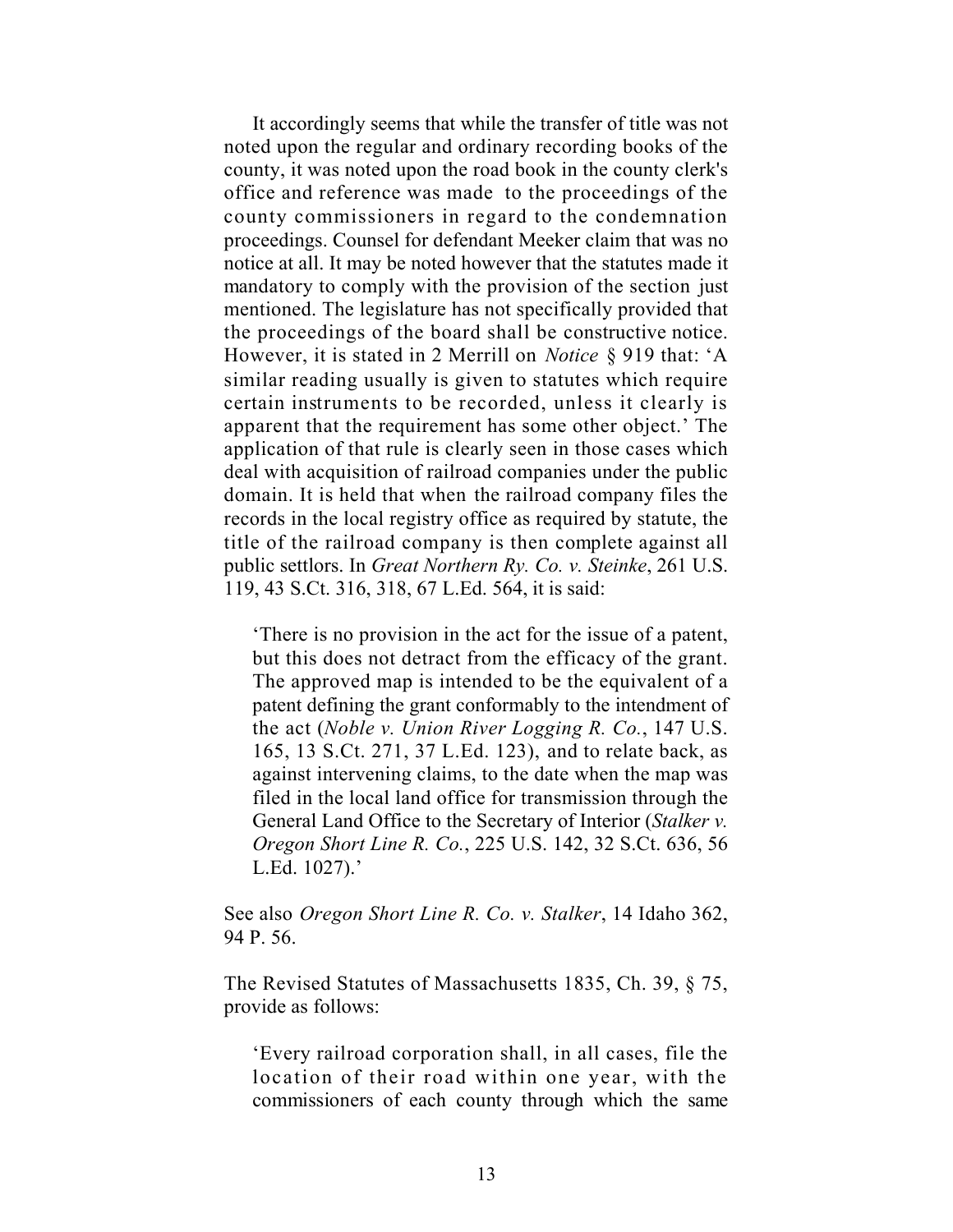passes, defining the courses, distances, and boundaries of such portion thereof, as lies within each county, respectively.'

That provision came under consideration in the case of *Brock v. Old Colony R. Co.*, 146 Mass. 194, 15 N.E. 555, 557. The late Justice Holmes, then a justice of the appellate court of Massachusetts, succinctly, as was his wont, stated as follows:

'The location identified the land, and therefore satisfied Rev.St. c. 39, § 75. Filing it was sufficient notice of the taking.'

In the case of *Houston v. Paterson & State Line Traction Co.*, 69 N.J.L. 168, 54 A. 403, the syllabus reads as follows:

'In proceedings brought to condemn lands within the filed route of a traction railway company under and pursuant to the traction act of 1893 (P.L. p. 302; 3 Gen.St. p. 3235 [N.J.S.A. 48:15-6 et seq.]), a conveyance of the lands by the owner, at any time after the application is made and notice given to the owner as directed by the order of the justice, will not defeat the proceedings nor require notice thereof to be given to the grantee.'

In *Page v. Lane*, 120 Colo. 416, 211 P.2d 549, 550, a recording of a plat and dedication of some avenues was held to give public notice. The court said in part:

'By the recording of the plat and the dedication, all subsequent purchasers were charged with notice of the existence of the easements, which were appurtenances to plaintiffs' tracts as well as all others; this appurtenance was a grant from the original owner, and all subsequent purchasers had notice of the rights of others to the beneficial enjoyment of the properties involved. This right inhered in the land and concerned the premises and pertained to its enjoyment and possession and followed with the transfer of the land.'

See also *United States v. Sandlass, D.C.*, 34 F.Supp. 81, 6 Nichols on Eminent Domain, p. 85.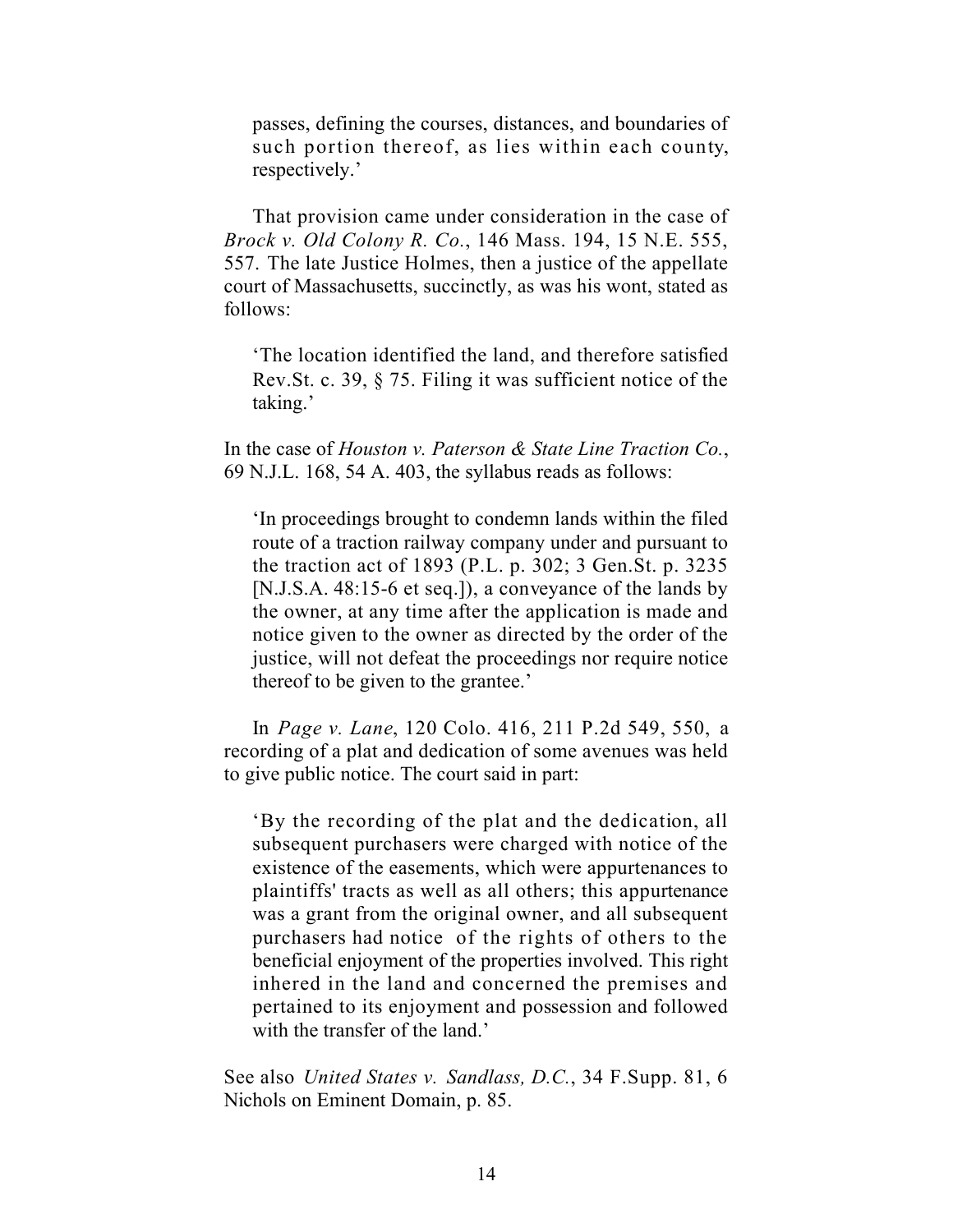It follows from what has been said that the judgment of the trial court must be and is reversed with direction to enter judgment for the plaintiff as prayed.

[¶17] Based on that case, the wording of the statutes in place in 1913, the fact that the road had never been "formally vacated," and the circumstance that the County Road Book gave constructive notice of the road had inquiry been made of the county clerk, the district court held that the motion to dismiss should be granted.

[¶18] The heart of the controversy in this case lies in the tension between Wyoming's long-standing "unrecorded conveyance" statute and those statutes that deal with the creation of county roads.

[¶19] Wyo. Comp. Stat. § 3654 (1910) provided:

**§ 3654. Unrecorded conveyance void as to subsequent purchasers.** Every conveyance of real estate within this state, hereafter made, which shall not be recorded as required by law, shall be void, as against any subsequent purchaser or purchasers in good faith and for a valuable consideration of the same real estate or any portion thereof, whose conveyance shall be first recorded.

[¶20] At the time Bunker Road was created, Wyo. Comp. Stat. §§ 2513 and 2514 (1910) provided:

> **§ 2513. Public roads defined.** All roads within this state shall be public highways which have been or may be declared by law to be national, state, territorial or county roads. All roads that have been designated or marked as highways on government maps or plats in the record of any land office of the United States within this state, and which have been publicly used as traveled highways, and which have not been closed or vacated by order of the board of the county commissioners of the county wherein the same are located, are declared to be public highways until the same are closed or vacated by order of the board of county commissioners of the county wherein the same are located, and the board or officer charged by law with such duty shall keep the same open and in repair the same as in the case of roads regularly laid out and opened by order of the board of county commissioners.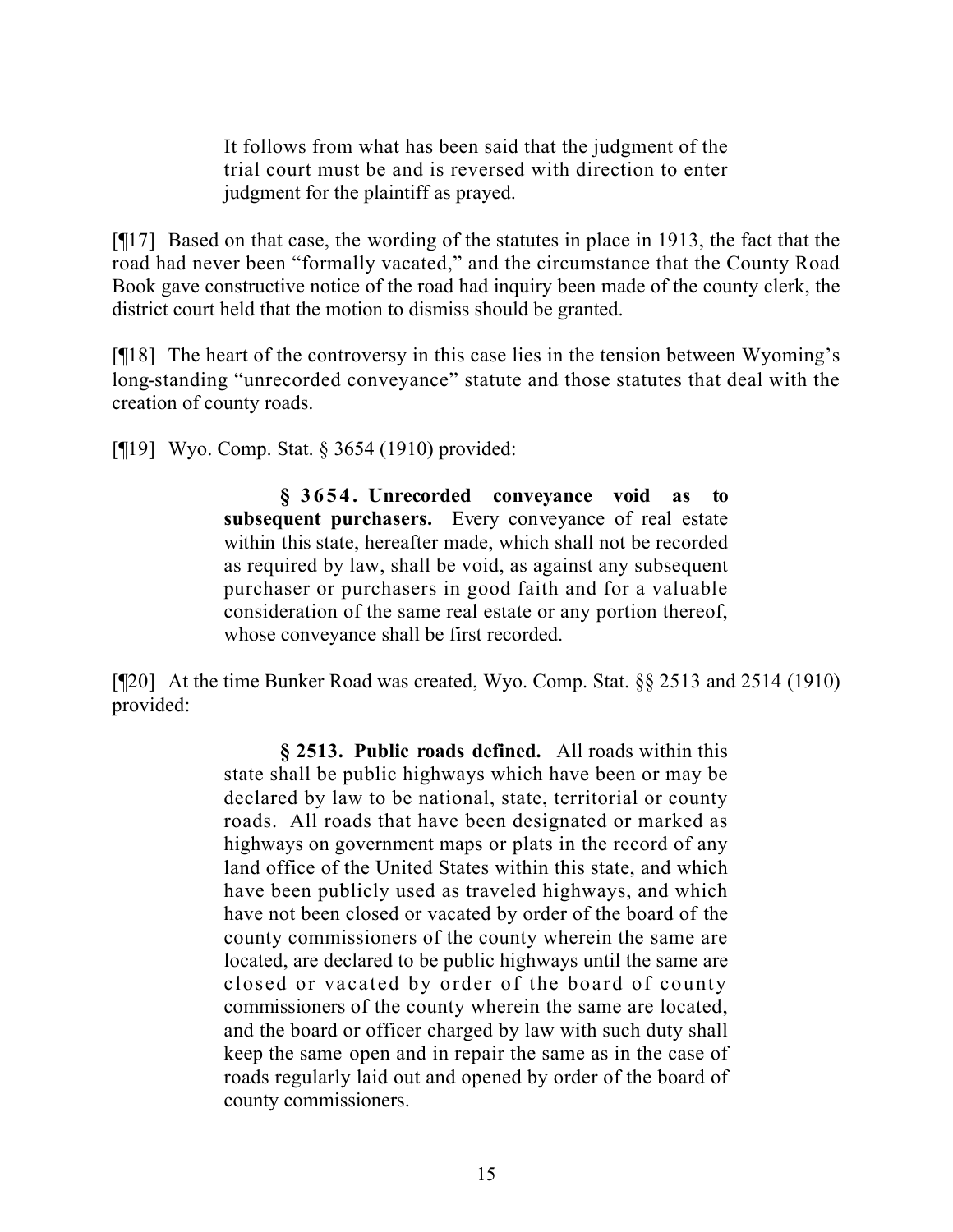**§ 2514. County commissioners to control roads.** All county roads shall be under the supervision, management and control of the board of county commissioners of the county wherein such roads are located, and no county road shall hereafter be established, altered or vacated in any county in this state, except by authority of the board of county commissioners of the county wherein such road is located except as is otherwise provided by law.

[¶21] Wyo. Comp. Stat. § 2531 (1910) provided for the procedures to be followed for the establishment or alteration of any road. That statute also provided for the keeping of records of all such roads:

### **§ 2531. Duties of county board.**

. . . If, upon considering and acting upon the report of the viewers or otherwise, the board of county commissioners shall decide to lay out or alter any road, they shall cause the county surveyor to make an accurate survey thereof, if such survey is necessary, and to plat the same in books to be provided by the county for such purpose, and **the county clerk shall record in the same books opposite or near to such plat so that the same may be easily ascertained to be concerning the platted road, the proceeding of the said board in relation to the location, establishment or alteration of said road, in order to keep in a separate book a record of all the county roads of that county**. [Emphasis added.]

[ $[22]$ ] 1919 Wyo. Sess. Laws, ch. 112, § 1, amended § 2513 as follows:

**Section 2513. Public Roads Defined.** On and after January  $1<sup>st</sup>$ , 1922, all roads within this State shall be highways, which have been or may be declared by law to be national, state, territorial or county roads or highways. It shall be the duty of the several Boards of County Commissioners, within their respective counties, prior to said date, to determine what if any such roads now or heretofore travelled but not heretofore officially established and recorded, are necessary or important for the public use as permanent roads, and to cause such roads to be recorded, or if need be laid out, established and recorded and all roads recorded as aforesaid, shall be highways. No other roads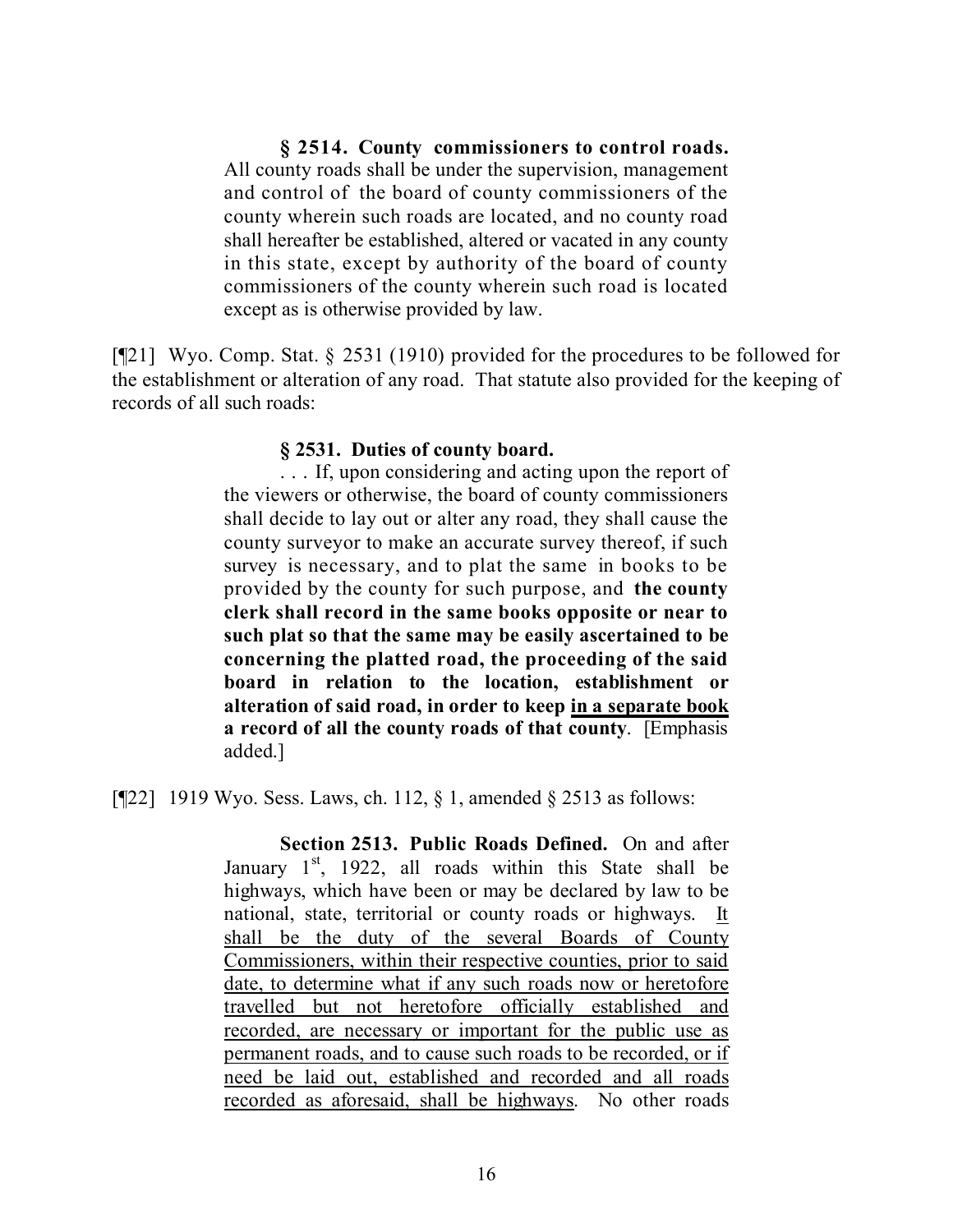shall be highways unless and until lawfully established as such by official authority. [Emphasis added.]

[¶23] The records of Bunker Road were maintained in the manner mandated by these statutes. Eventually, the "recorded" documents with respect to county roads were moved to the county planning office and later to the county roads/transportation department. However, at all times the records were available to the public had inquiry been made about them to the county clerk or to other county departments. Moreover, county roads, as noted above, cannot be vacated except by official action of the county commissioners of a county.

[¶24] The Commission also relies in part upon a decision of this Court in *Board of County Comm'rs v. State*, 369 P.2d 537, 540-43 (Wyo. 1962):

> At the inception we note that the defendant board in its answer admitted, at least tacitly, the establishment of road 212 and in the brief stated, 'We do not deem it necessary to comment upon the sufficiency of the evidence introduced for the establishment of Road No. 212, since this case need not turn upon the technicalities of establishing a county road, but upon principles more broad and fundamental \* \* \*.' Notwithstanding the position thus taken the defendant board here urges 'The first question that comes to the Commissioners' minds is  $***$  simple and crucial  $***$ : Where is Road 212?' thereby implying that the establishment was invalid for uncertainty. No consideration will be given to this contention since defendants are bound by their pleadings. *State ex rel. Tibbals v. District Court of Ninth Judicial Dist. in and for Fremont County*, 42 Wyo. 417, 295 P. 916; *Nugent v. Powell*, 4 Wyo. 173, 33 P. 23, 20 L.R.A. 199, 62 Am. St. Rep. 17; and see 1 Bancroft, Code Pleading, § 429. Moreover, even where a defense contains both an admission and a denial respecting the same fact the admission will prevail, *Strom v. Felton*, 76 Wyo. 370, 302 P.2d 917.

> The defendants argue that before a writ of mandamus will lie a relator must show a clear legal right to which he is entitled, which is withheld or threatened to be withheld from him, and that there is a corresponding duty on the part of the respondent to perform, which duty can only be enforced by means of the right, and cite *State ex rel. R. R. Crow & Co. v. Copenhaver*, 64 Wyo. 1, 184 P.2d 594, and *State ex rel. Sullivan v. Schnitger*, 16 Wyo. 479, 95 P. 698. They urge that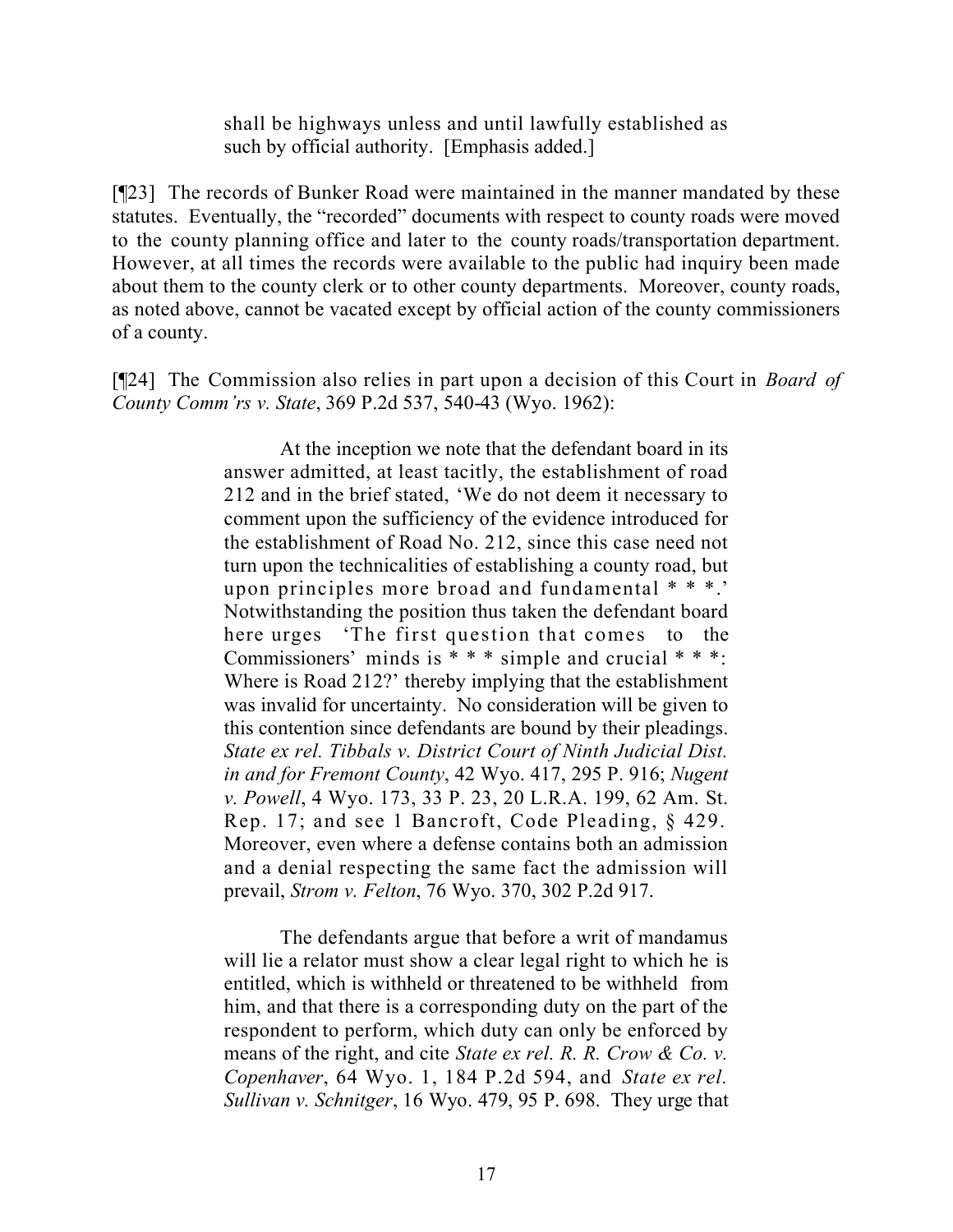mandamus will not generally be granted to coerce discretionary action upon the part of a public official or board or to require a legal right which is not clear or complete, citing *State ex rel. Van Patten v. Ellis*, 37 Wyo. 124, 259 P. 812, 263 P. 105. They say that although plaintiffs' petition alleged that the board's clear duty was set out in  $\S$  18-149, W.S.1957, and § 24-5, W.S.1957, the former merely enumerates the powers of the board, including its right to lay out, alter, or discontinue any road running through the county, and the latter simply states that all county roads shall be under the management and supervision of the board and that no county road shall be established, altered, or vacated except by its authority.

Plaintiffs, without contesting the rule that mandamus will issue only to enforce the performance of a clear duty, now rely upon the existence of a statute not mentioned in their pleading, namely, § 24-66, W.S.1957, which reads:

'Whenever a public road is ordered to be established or altered, according to the provisions of this act, which shall pass through, or on enclosed lands, the road overseer, or other proper officer, shall give the owner, agent or occupant of such lands, notice in writing to remove the fences thereon, and if such owner, agent or occupant shall not move his fence, within thirty days thereafter, the same may be removed by the proper officer, and the road opened and worked; and such owner shall forfeit and pay twenty dollars for each day he shall permit his fence to remain after said thirty days, and shall pay all necessary cost of removal, to be collected by the proper officer, in any court of competent jurisdiction, for the use and benefit of the general county road fund.'

Plaintiffs contend that the board's obligation under this section was clear and definite, especially in the light of its previous recognition of the existence of the road, and cite a case from the neighboring jurisdiction of Nebraska, *State ex rel. Draper v. Freese*, 147 Neb. 147, 22 N.W.2d 556. In that case certain persons sought mandamus against county commissioners, requiring them to reopen and repair a certain public highway. The evidence disclosed that some seventy years previously steps had been taken to establish the road,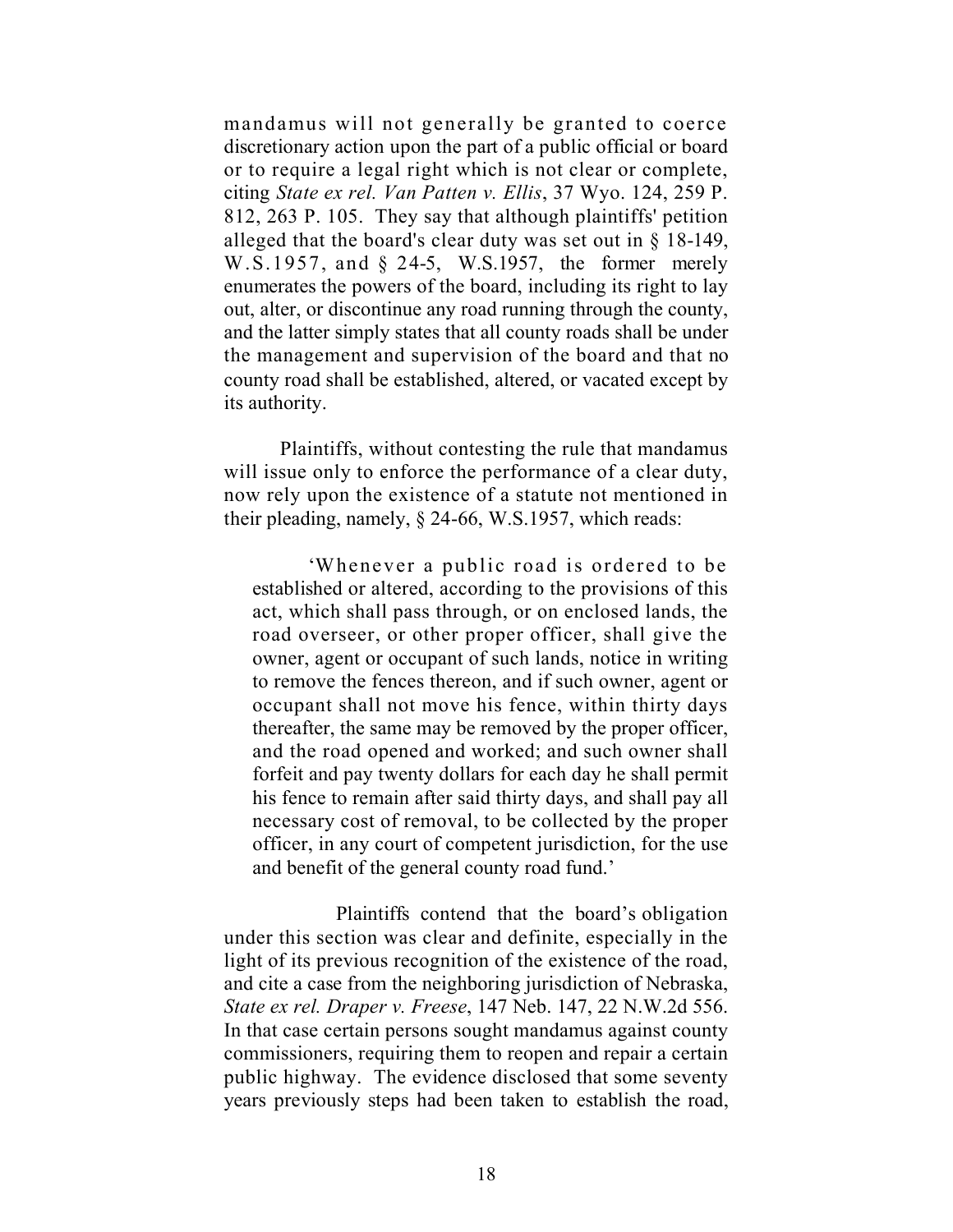that no work had been done on it at public expense, although it had not been vacated, and that from the beginning there had been some travel on a trail which in some places varied from the location of the road as laid out. The petition was dismissed by the trial court and on appeal the supreme court reversed and directed that the proper parties proceed to open and work the road to make it usable by the public. Although other aspects were of importance in the decision, the court significantly stated that mandamus was generally recognized as the proper remedy to compel public officers to perform their duty to take care of and keep in repair public highways whenever the refusal to act was a determination not to discharge a plain duty.

Our research indicates that the doctrine enunciated in the *Freese* case has not been altered in Nebraska, and the case of *Burkhardt v. Cihlar*, 149 Neb. 712, 32 N.W.2d 197, cited by plaintiffs, is authority for the fact that an injunction will not there lie to prevent property owners from maintaining fences across a road since mandamus is a proper remedy.

In passing, it may be noted that statutes in existence at the time of the *Freese* decision included § 39-103, R.S.Neb.1943:

'The county board has a general supervision over the public roads of the county, with power to establish and maintain them as herein provided, and to see that the laws in relation to them are carried into effect.'

Similar in many respects to our  $\S$  24-5, and  $\S$  39-116, R.S.Neb.1943:

'After the road has been finally established, the plat of the road must be recorded and platted by the county surveyor in the road plat book of the county with a proper reference to the files in the county clerk's office where the papers relating to the same may be found. The county clerk must record the petition, damage claims, field notes, and all other papers relating to the road. The clerk must direct the road overseers to have the same opened and worked; but when crops have been planted or sowed before the road is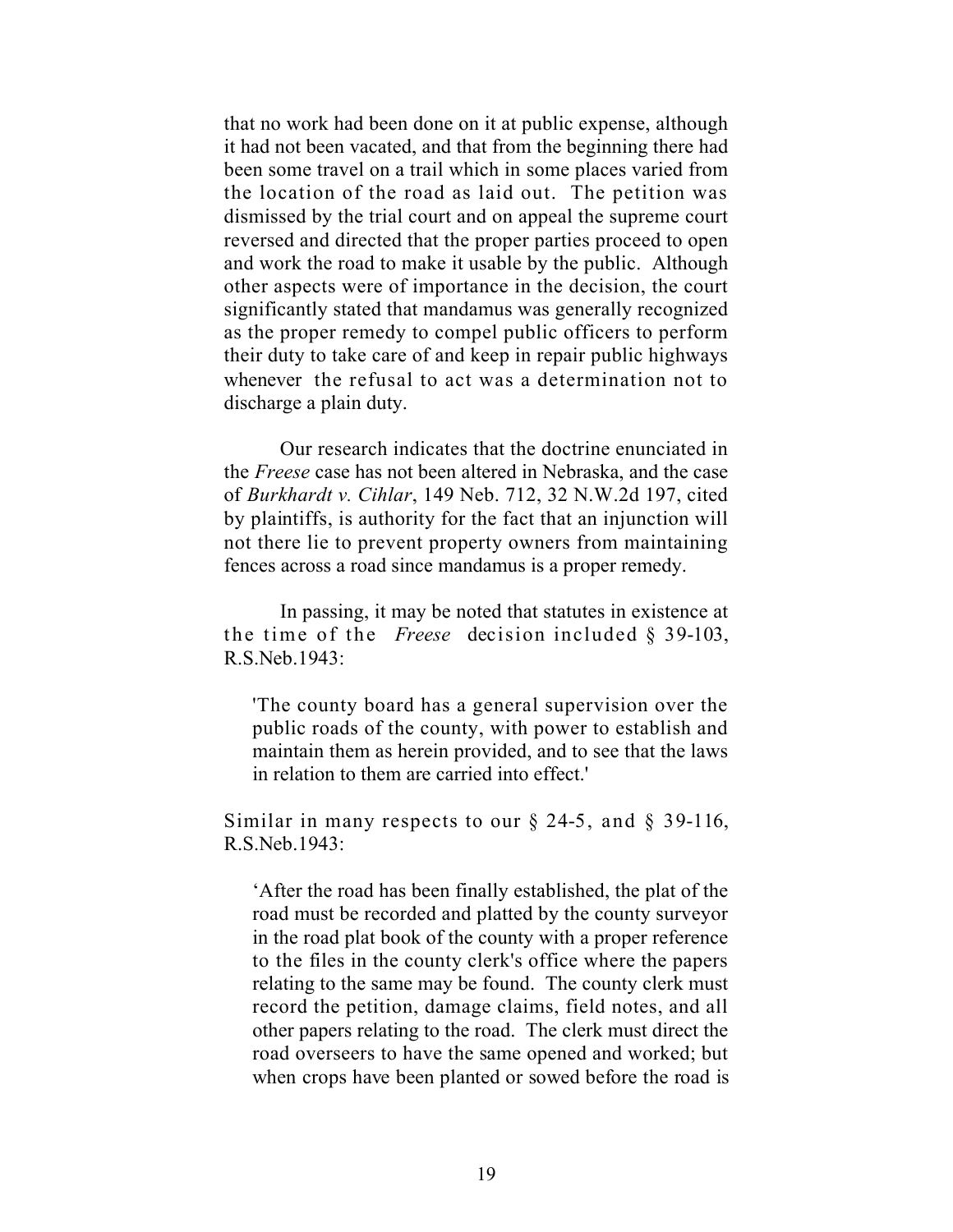finally established, the opening thereof shall be delayed until the crop is harvested.'

Although the provision in this statute regarding the opening and working of the road is perhaps more obligatory in nature than the corresponding provision in § 24-66, W.S.1957, the distinction is not of importance under these circumstances in view of the rule stated in *People ex rel. Brokaw v. Commissioners of Highways*, 130 Ill. 482, 22 N.E. 596, 598, 6 L.R.A. 161, and approved by this court in *Burnham Hotel Co. v. City of Cheyenne*, 30 Wyo. 458, 222 P. 1:

'\* \* \* The word 'may' in a statute will be construed to mean 'shall' whenever the rights of the public or of third persons depend upon the exercise of the power of the performance of the duty to which it refers, and such is its meaning in all cases where the public interests and rights are concerned, or a public duty is imposed upon public officers, and the public or third persons have a claim *de jure* that the power shall be exercised. \*\*\*'

Since the Nebraska and Wyoming statutes are substantially similar in many respects, the doctrine enunciated in the *Freese* case is persuasive.

The contention which the board here makes that it does not know where the established road is fails to convince because the surveyor who purported to show the obscurities did not employ all of the recorded data. Moreover, the order of the trial court must be construed in the light of the undisputed rule applicable in situations relating to the maintenance of public highways, i.e., mandamus is recognized as a proper remedy to compel public officers to take care of and keep in repair public highways only when the exercise is so apparent and obvious that the refusal to act is the result of a determination not to discharge a plain duty. See 34 Am.Jur. Mandamus § 193; 55 C.J.S. Mandamus § 177; and Annotation, 46 A.L.R. 257. Thereunder, the obligation to work the road depends upon the exercise of sound discretion by the board, considering the best interests of Fremont County as a whole, taking into consideration the extent of the road's anticipated use, its importance in relation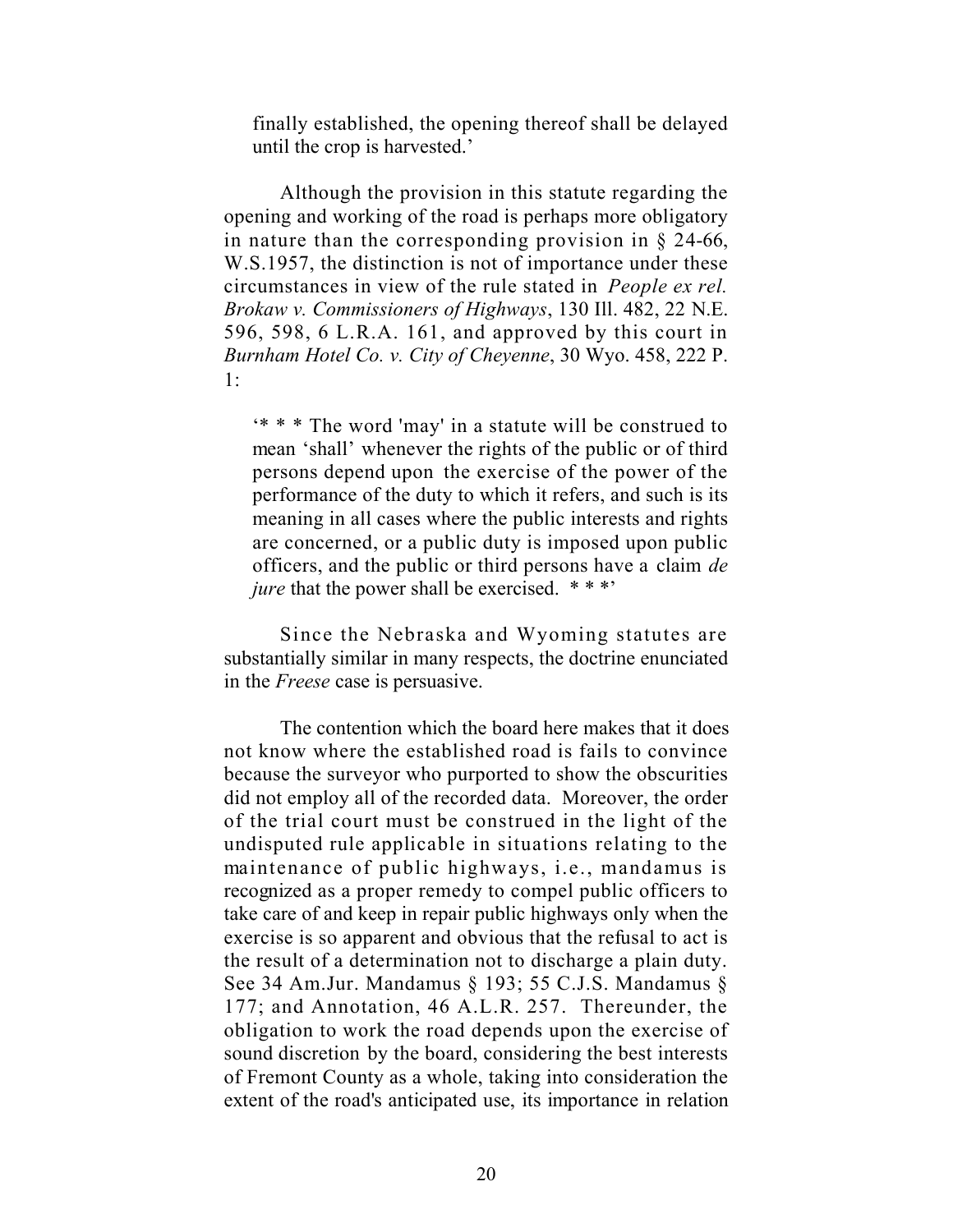to other roads, the practicability of maintenance, and the availability of county finances for that purpose. Had the board which established the road in 1921 or any successor considered the highway impractical or without benefit to the public, there was clear authority for alteration or vacation, § 24-43, W.S.1957.

Plaintiffs did not plead that any road existed by prescription and specifically disclaimed any such position in the argument here. Therefore, the trial court did not purport to try title to any property but merely ordered the board to take steps regarding the road which had been established. Defendants' contentions regarding the error of the court in this regard are without merit. Likewise, defendants' argument that there was a failure to demand performance is invalid because the testimony is clear that plaintiffs at different times consulted with the board and requested action to be taken for the removal of the obstructions. This demand was sufficient.

From what we have said, it follows that the order of the trial court must be affirmed. Subsequent interpretations of such order shall be in accord with the views herein expressed.

[¶25] In the case *Board of County Comm'rs v. White*, 547 P.2d 1195, 1198-1201 (Wyo. 1976), we held:

> The trial court was in error, however, in holding that appellant had 'no legal or equitable right, title or interest' in or to the lands covered by that instrument entitled 'Right-of-Way Easement' executed by Lee E. and Loretta Irene McQuay on June 23, 1965, and recorded in the office of the county clerk June 24, 1965, which conveyed an easement to Carbon County. Since the McQuays were the then owners of the lands across which this easement was granted, the Board of County Commissioners of Carbon County (having accepted and recorded the same) had no right or authority to reconvey this right-of-way or to surrender the public's right thereunder by virtue of the quitclaim deed dated June 4, 1968. It seems evident that the traveling public has a vested right to the use of public roads, and earlier this court recognized such right in the public and that a road could not be vacated except by official act of the board of county commissioners, *Board*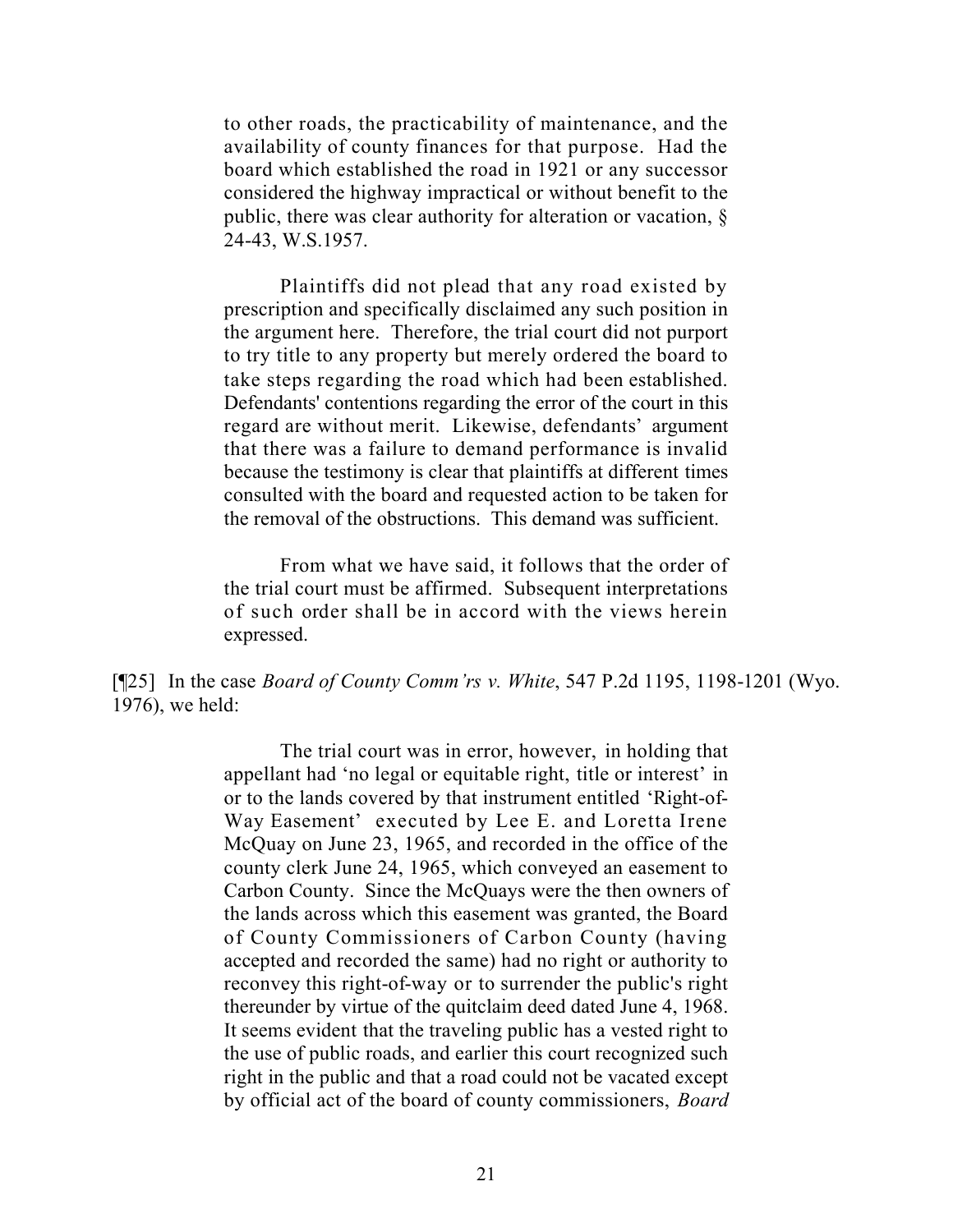*of Com'rs of Sheridan County v. Patrick*, 18 Wyo. 130, 104 P. 531, 532, rehearing denied 107 P. 748. Although the board is given very general powers to manage and control county roads, § 24-5, W.S.1957, this must be exercised in a lawful manner and the statutes governing the actions of the board with reference thereto must be construed in pari materia. Section 24-43, W.S.1957, has since its enactment provided the procedure 'for the establishment, vacation or alteration' of county roads, and the significant portion thereof is as follows:

'\* \* \* The course and the point of termination of said road to be established, altered or vacated, as the case may be, and thereafter following out the provisions of article 2, chapter 52, Wyoming Revised Statutes, 1931, not inconsistent therewith.' (Emphasis supplied.)

Section 24-52, W.S.1957, C.1967, was included in Art. 2, Ch. 52 of the 1931 Revised Statutes therein mentioned and is the principal procedural statute contained therein. Although this section itself omits any reference to vacation, any such proposed vacation must proceed with proper notice to those interested, including the traveling public in this instance. This court has earlier suggested that the provisions of this section be utilized to alter or vacate such roads, *Board of County Commissioners of County of Fremont v. State*, Wyo., 369 P.2d 537, 542. In the instant case once there was a dedication to the public use by the McQuays' grant of an easement, its acceptance and recording by this board, and general use by the public, this road had been established.

We consider the case of *Board of County Commissioners of County of Fremont v. State*, Wyo., 369 P.2d 537, quite persuasive in this matter; and although it involved a mandamus application, in that case the court held that absent any proper vacation a writ would lie to compel the county commissioners to keep an established road open and remove from the right-of-way any fences or obstructions. There is, however, other abundant authority applicable to this case, as exemplified by the annotations appearing in 175 A.L.R. 760, and particularly pp. 762 and 765, which set out the rule as follows: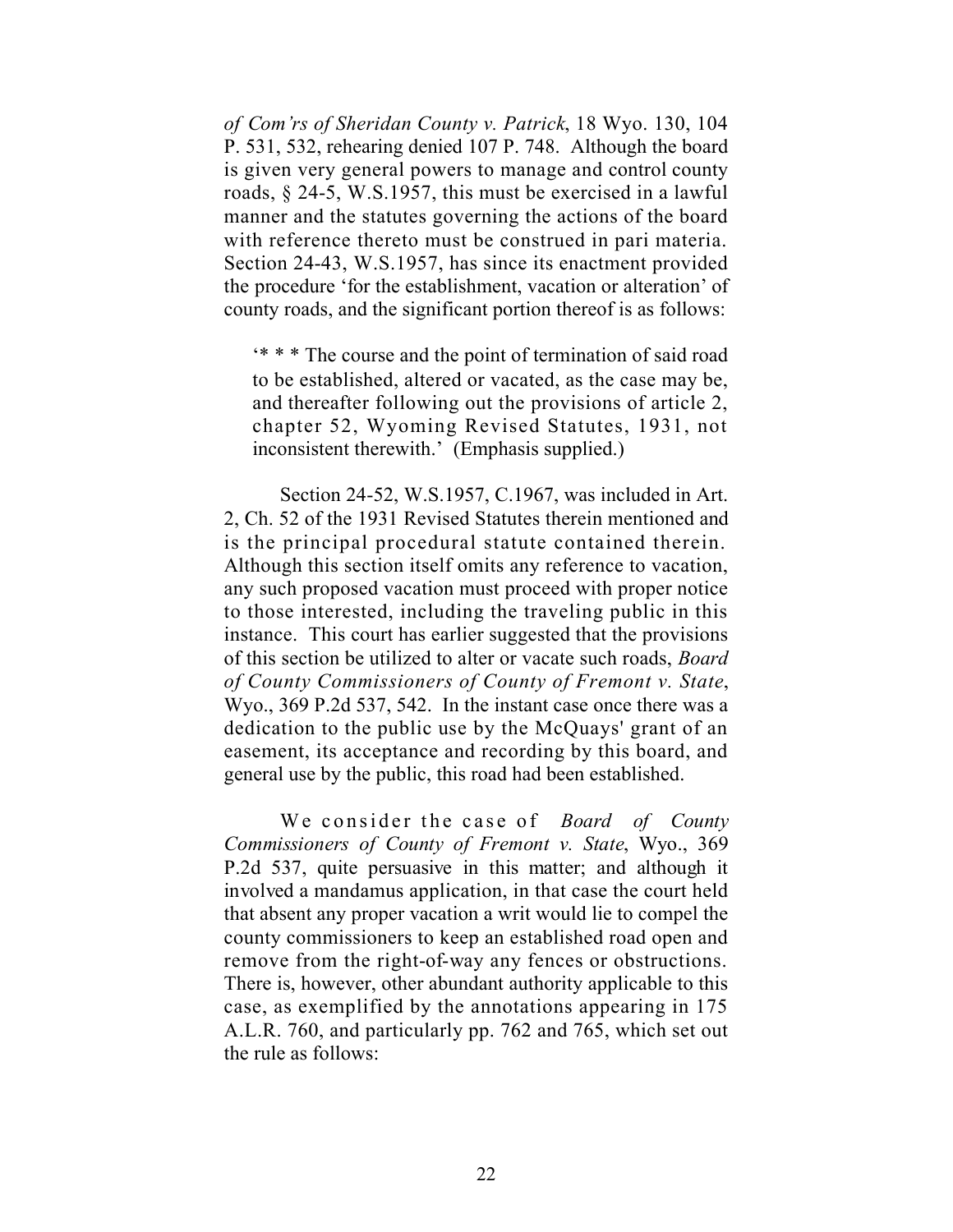'While some limitations to its application are to be found, the rule appears to be quite general that where the procedure for the vacation, discontinuance or alteration of a public street or highway by direct action of public authorities is prescribed by statute, it is necessary to adhere to such procedure in order that the vacation or alteration may be effective; such a result may not be accomplished by contract (see infra,  $\S$  3) nor are the public authorities precluded by principles of estoppel from denying the termination of the existence, or alteration, of the public way in the absence of substantial compliance with the statutory procedure. This is evidenced by the many cases in which it is stated, either expressly or by strong implication, that such procedure is exclusive, or that it must be strictly followed.' (p. 762)

'Applying the rule that the procedure prescribed by statute for vacating, discontinuing, or relocating streets or highways must be substantially followed in order to terminate the existence, or change the route, of a public way, the courts in a number of cases have held or recognized that the execution of a contract or agreement contemplating such a termination or change was ineffectual to obtain such a result, where the statute had not been complied with.' (p. 765)

See also 39 C.J.S. Highways, §§ 117 and 118, pp. 1053-54.

A case bearing considerable similarity to our instant problem is *San Diego County v. California Water & Telephone Co.*, 30 Cal.2d 817, 186 P.2d 124, 175 A.L.R. 747, involving an action by the county to enjoin the flooding of a county road because of impounding of water in a reservoir. The defendant claimed, and it was a fact, that the county had entered into agreements with the defendant whereby the defendants granted temporary rights-of-way to the county for roads to circumvent the area to be flooded and the county waived any damages to it resulting from the flooding. The court, 186 P.2d at 128-129, determined that the cases are uniform that:

'\* \* \* if the Legislature has provided a method by which a county or city may abandon or vacate roads, that method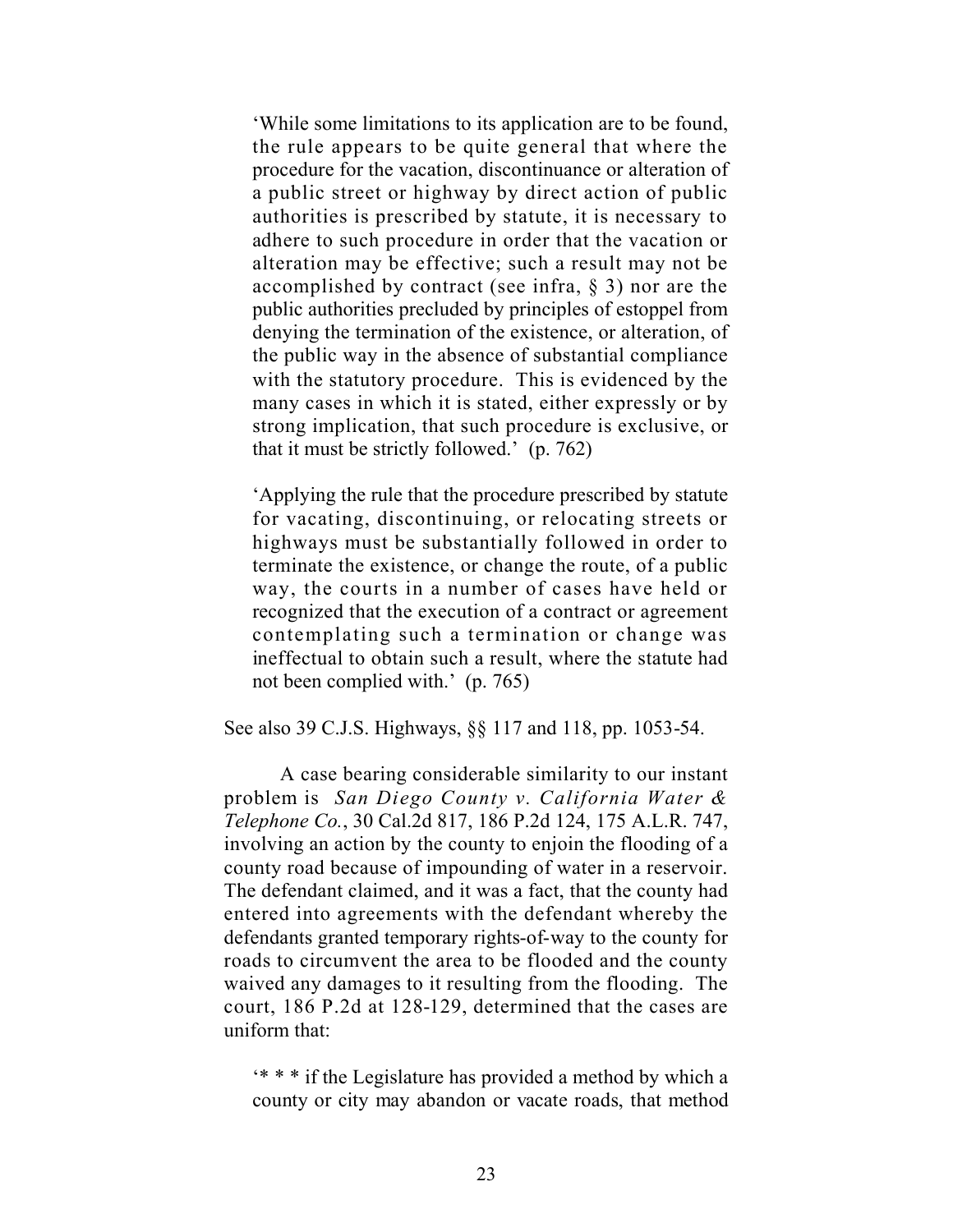is exclusive. (Citing cases.) An analogous line of decisions holds that a municipality must follow the statutory procedure prescribed for the sale of public property, and an attempt to dispose of the property by contract will not be enforced. (Citing cases.)  $***$ Specifically, it has been held that an agreement by local officials to abandon, vacate, or sell a road is void. (Citing  $cases.)$ \*\*\*.'

The California court held that the county was not estopped by its agreements and the doctrine of estoppel cannot be invoked where the statutory procedure is the measure of the power to act, particularly where it would operate to defeat the effective operation of a policy adopted to protect the public. The various statutory procedures exist to protect citizens and taxpayers from the loss of its property.

Another case of interest is *Ercanbrack v. Judd, Utah*, 524 P.2d 595. There the county commissioners entered upon their records the fact that an established county road was abandoned and gave permission to a landowner to put up a notice that the road was closed. The landowner did so and placed a gate and lock to prevent access. Under very similar statutes that court summarized succinctly the rule, 524 P.2d at 597:

'Since there was no notice given to either the abutting landowners or the general public, the motion of the commissioner as approved was and is a nullity, and the public road will continue to be such until it is abandoned in accordance with the statutes.'

We hold that the agreements of June 4, 1968, and May 25, 1971, are null and void as an attempt to vacate an established county road by methods other than those by statute provided. We further hold that any deed to the McQuay lands, executed by the county commissioners to the appellees, is of no force and effect.

There is little force in appellant's last contention because the record definitely shows that when White in 1968 determined to build a reservoir which would flood certain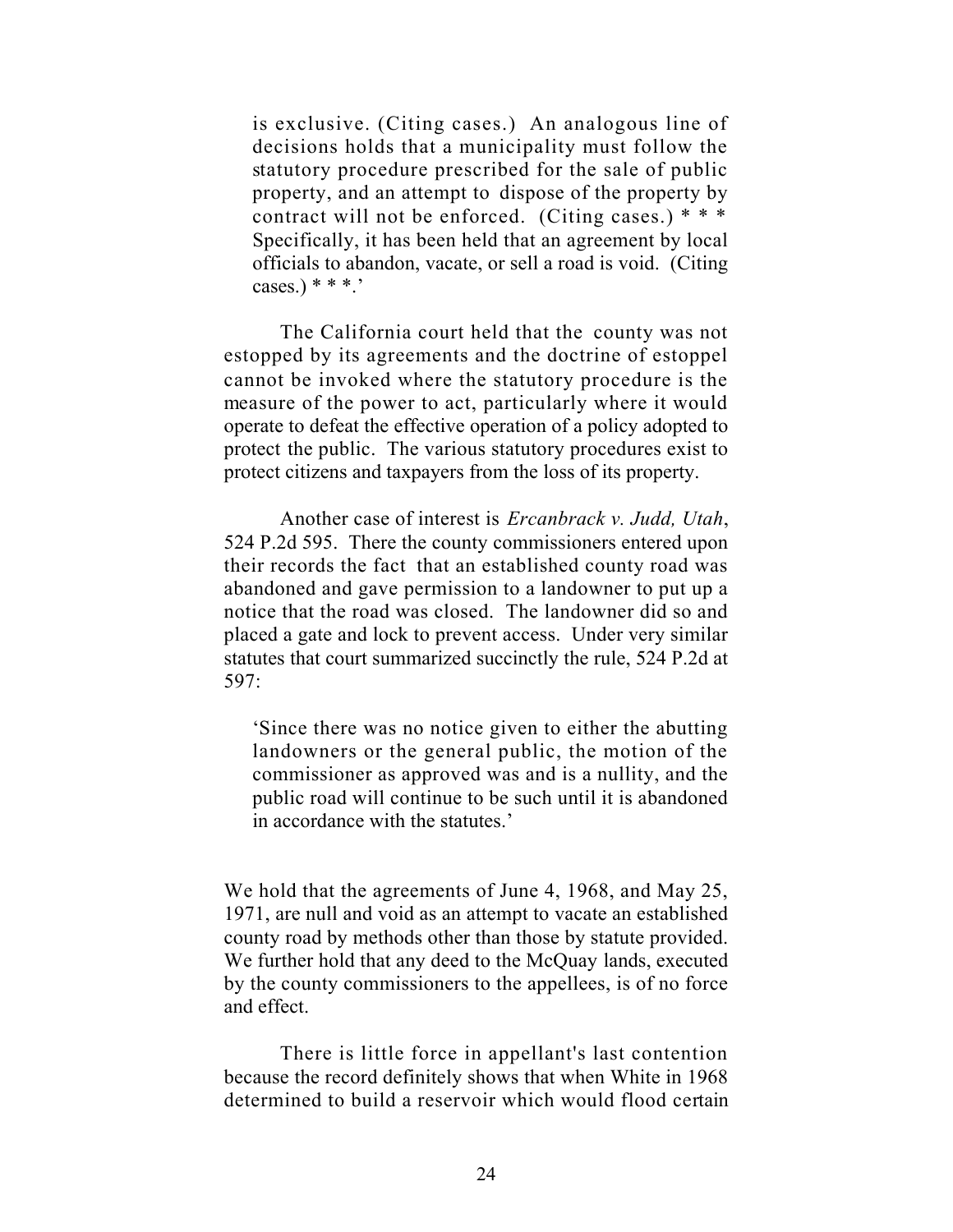portions of the road, a part of which at least lay within the boundaries of the right-of-way easement, he made a proposal to the board of commissioners that for a term of not to exceed four years or until Interstate 80 be constructed the county could build a road around the water which would extend over the then county road at a mutually agreeable location. The board accepted such proposal on June 4, 1968. On May 25, 1971, in contemplation of the expiration of the earlier permission, Bryan White again submitted to the commissioners a proposal, reciting among other things that:

'\* \* \* It is understood and agreed that said Interstate 80 has now been constructed and the heretofore right-of-way easement for road purposes has terminated. That by reason of said termination the undersigned, Bryan White, has closed said right-of-way and road to said public at large. That the undersigned Bryan White does hereby agree to reinstate said right-of-way easement for road purposes only across the hereinafter described lands until project SC-CSM-6-13 (McFadden-Arlington Road) in Carbon County, Wyoming, is completed or until January 1, 1974, whichever period of time is shorter. In consideration thereof, the undersigned, agrees to open said road forthwith so that Carbon County, Wyoming, can enter and make certain improvements to said road for the benefit of the traveling public. It is agreed upon the part of Carbon County, Wyoming, that any and all improvements to said road shall revert to and become the property of the land owner upon the termination of this right-of-way easement as described aforesaid. And it is further agreed that the instrument executed June 4, 1968 by the parties hereto is made a part hereof and a photo copy of the same is attached to this instrument. \* \* \*'

It is upon this basis that appellant has asserted its third claim, which falls from its own weight by its clear recognition of the temporary status thereof and indicates quite the contrary to appellant's contentions. The temporary status of this arrangement was also recognized in the testimony of Korkow, a road supervisor employed by the Carbon County Road and Bridge Department. It is to be remembered, however, we do not find that these agreements in any manner operate to deprive the county of its claim and interest in and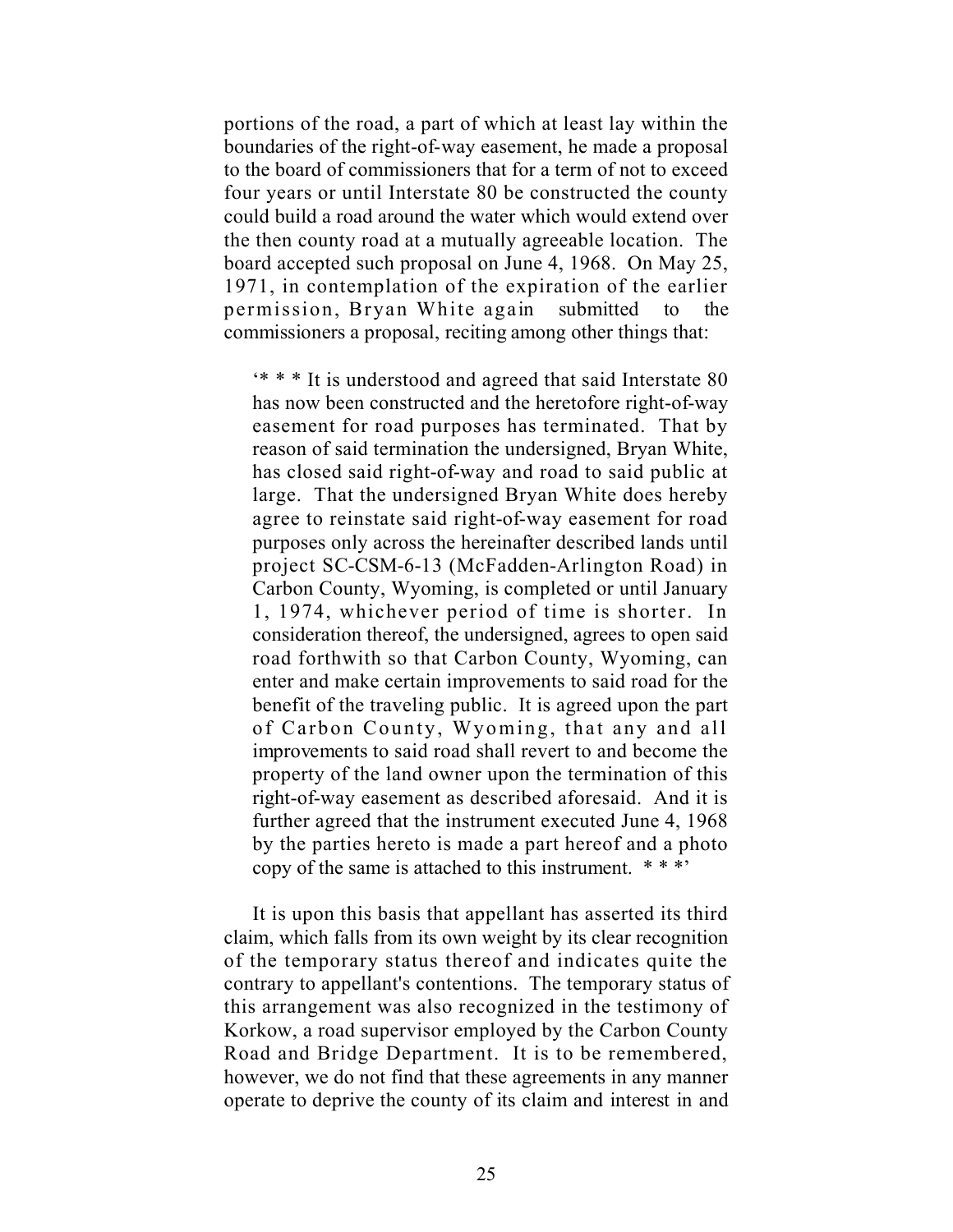to the lands covered by the original McQuay easement for public use. We are unable to understand why appellant has since 1960 temporized in this matter and failed to complete any proper proceedings which would establish this as a public road. If the so-called McFadden-Arlington Road is necessary and should be established for the public use, the board of commissioners should proceed to institute and complete the necessary proceedings to effect that purpose. We hold the proceedings of 1960 and 1963 abandoned by the intervening conduct of the parties and the passage of time. Any claim of prescriptive right must be made in any new proceeding for the establishment of the road, as must the appellees' claim for damages.

The case is therefore remanded to the district court with directions to correct its finding that appellant has no right, title or claim in or to the lands and the road covered by the right-of-way easement executed by the McQuays and to enjoin the appellees from in any manner interfering with the public use thereof.

[¶26] Kings and Hansen participated in an effort to vacate Bunker Road, but that was unsuccessful. In addition, we have recognized that the filing of a plat and survey notes filed in the office of the county clerk serves to establish a county road, although that was perhaps only dicta in that case because the affected county was not a party. *Kern v. Deerwood Ranch*, 528 P.2d 910, 911-12 (Wyo. 1974).

[¶27] In 1987, the legislature enacted the following statutes on this subject:

## **§ 24-3-201. Purpose of procedure.**

The legislature finds that due to inaccurate and inconsistent records, there exist roads which are seldom used, not maintained and are not identified as or believed by the public to be county roads but are, in fact, county roads. Recognizing the numerous difficulties resulting from the existence of such county roads, the legislature finds it in the best interest of the public to create a procedure to identify county roads, thereby altering and vacating these abandoned or unnecessary county roads without survey.

### **§ 24-3-202. Definitions.**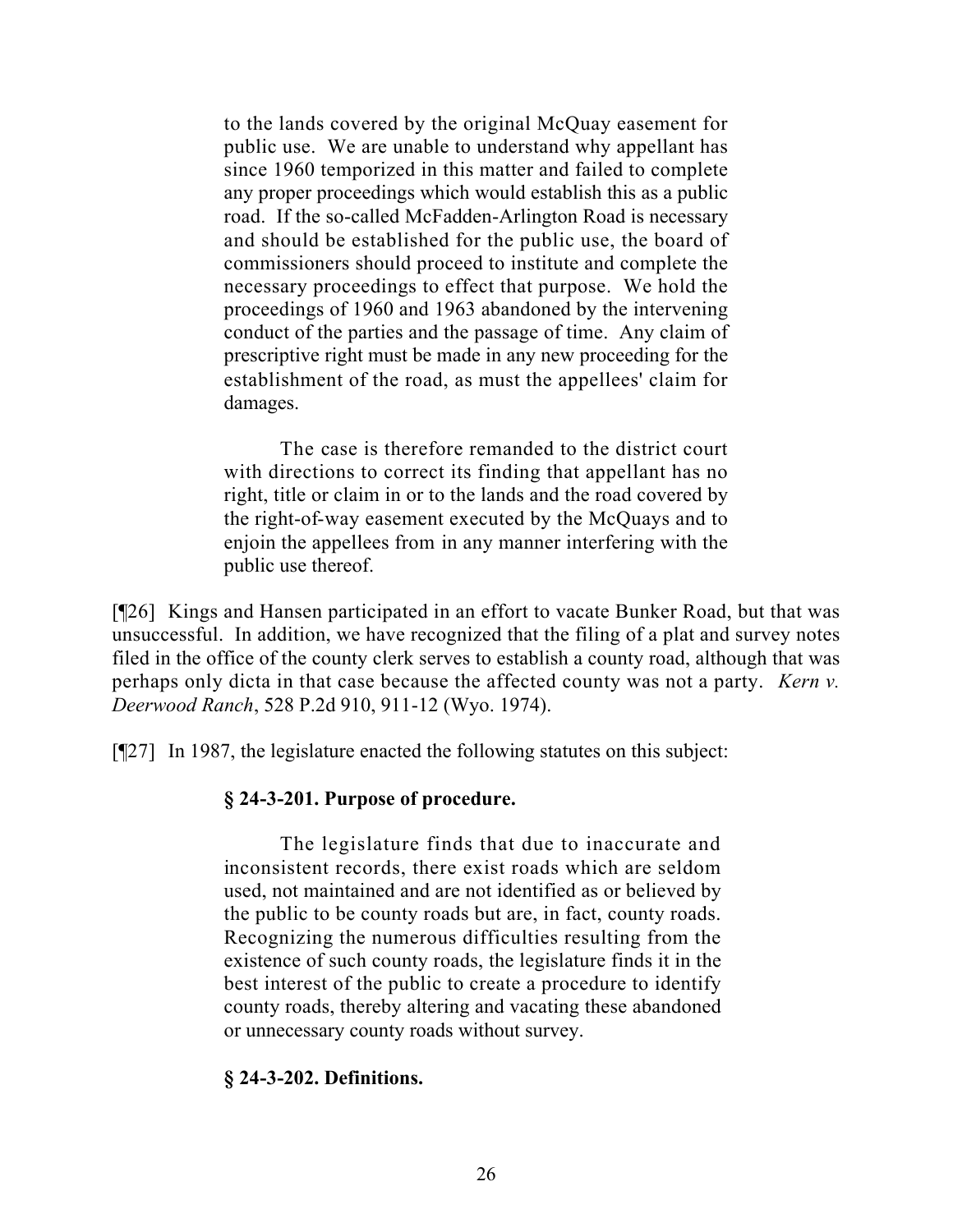(a) As used in this act:

(i) "Board" means the board of county commissioners of any county;

(ii) "This act" means W.S. 24-3-201 through 24-3-206.

### **§ 24-3-203. Board may identify county roads through specified procedure; resolution; terms; limited to not more than 1 per area.**

(a) Notwithstanding W.S. 24-1-102 and 24-3-101 through 24-3-127, when it finds the public interest so requires, the board may initiate the identification procedure under this act for county roads in the county by adopting a resolution to which maps shall be incorporated by reference which shall indicate a general description of all county roads in the area described in the map which shall be unaffected by identification under the resolution. No county road shall be listed as unaffected by a resolution under this act unless it was established under other law. No map incorporated into the resolution shall describe an area of less than six hundred forty (640) acres.

(b) The board shall not adopt more than one (1) resolution identifying county roads under this act in any area of the county.

(c) No road shall be vacated or altered under this act if it is currently identified and maintained as a county road. The identification procedure under this act shall not be used to establish a county road which was not previously established under other law.

#### **§ 24-3-204. Notice of identification to be published.**

(a) Prior to adoption of a resolution identifying county roads in any area in the county, notice of the proposed identification shall be published for four (4) successive weeks in four (4) successive issues in a newspaper of general circulation in the county in substantially the following form:

## NOTICE OF IDENTIFICATION OF COUNTY ROADS UNDER W.S. 24-3-201 THROUGH 24-3-206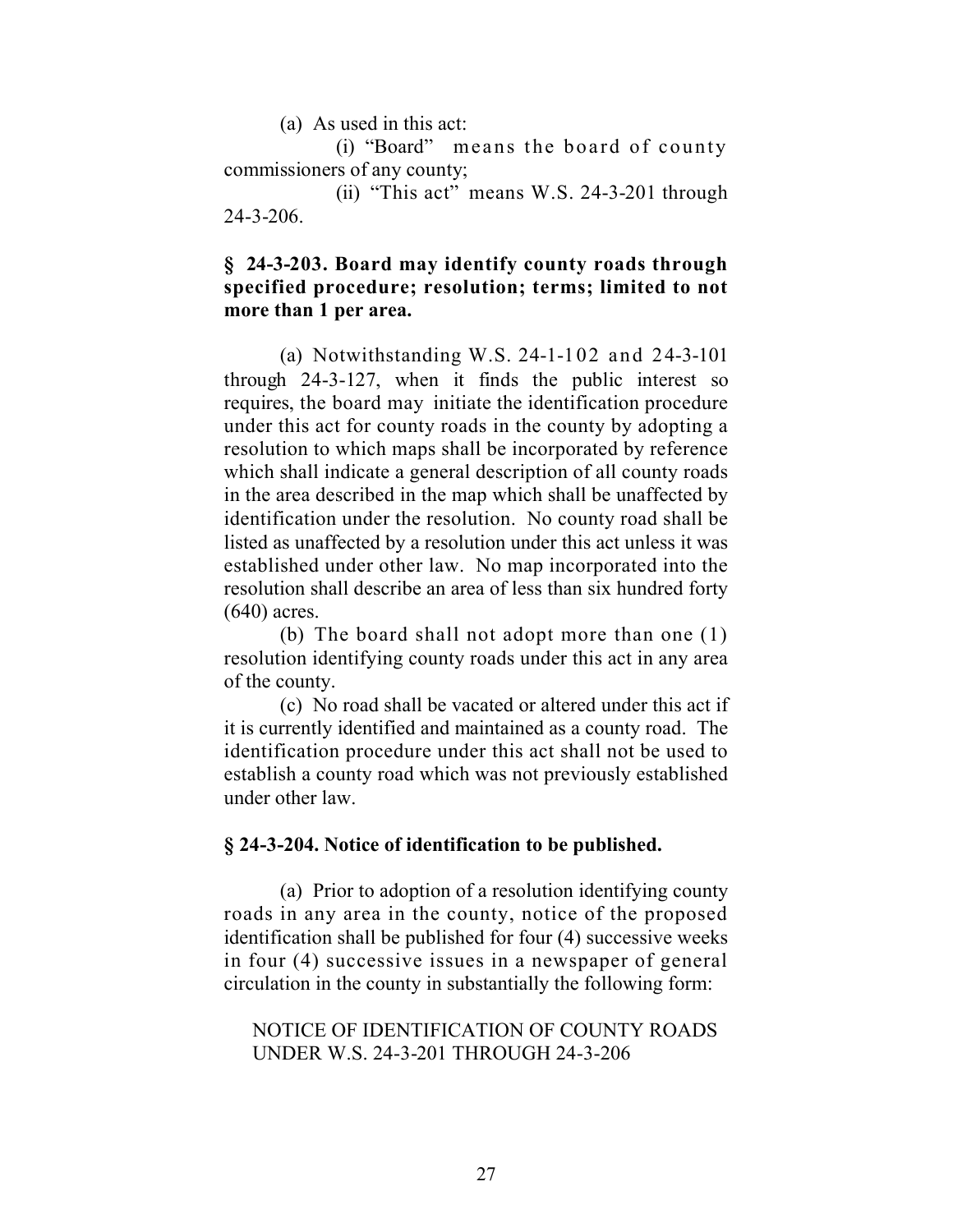TO WHOM IT MAY CONCERN: The Board of County Commissioners intends to identify county roads in the following areas of.... (name of county) county under the identification procedure contained in W.S. 24-3-201 through 24-3-206: (general description of areas described in the map, i.e. USGS Quad map, section, township, range, etc.)

The only county roads in the township which shall exist after this identification procedure are described as follows:

(Road name, road number or petition number)

All other county roads within the area identified in the map which are not described above shall be accordingly vacated upon adoption of the resolution for identification. All objections to or claims for damage by reason of this identification procedure shall be filed in writing with the county clerk of this county before 12:00 noon [12:00 p.m.] on the.... day of.... (not less than thirty (30) days after publication of the fourth notice) or the county roads will be vacated as indicated without reference to the objections or claims.

(b) The notice shall include a map of each area affected indicating the approximate location of county roads which shall exist after the proposed identification action.

## **§ 24-3-205. Objections and claims for damages; when filed; when barred; procedure for considering.**

(a) If the board initiates identification of county roads under this act, the board shall establish a date not less than thirty (30) days after the fourth notice is published, by which all objections to and claims for damages by reason of the identification shall be filed with the county clerk.

(b) Objections to or claims for damages by reason of identification under this act filed after 12:00 noon [12:00 p.m.] on the date established in subsection (a) of this section shall not be considered by the board and are deemed waived.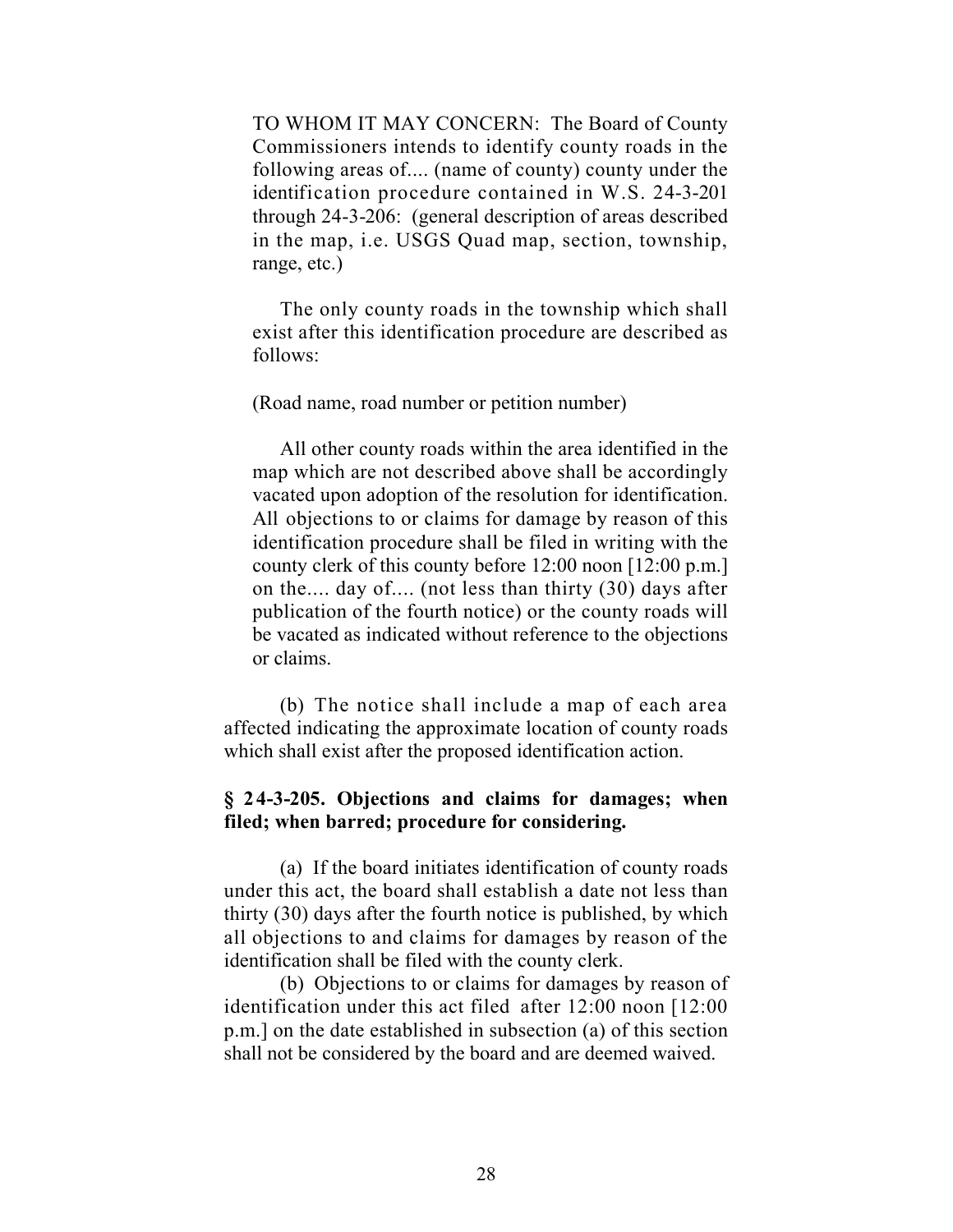(c) If claims for damage are filed under this section, the claims shall be considered in the same manner as provided under W.S. 24-3-114 through 24-3-121.

## **§ 24-3-206. Effect of identification.**

If the board identifies roads under this act, the roads designated as county roads in the identification action shall be the only county roads within the area identified and all other county roads within the area identified are accordingly altered or vacated. The board shall direct the county clerk to and the county clerk shall record the identification as an entry in the abstract of lands books as if it were a conveyance of rights from the county to the lands affected. Roads identified as county roads under this act, shall not be county roads unless the county has a valid title or recorded easement to the rightof-way.

Wyo. Stat. §§ 24-3-201 through 206 (Michie 1987). Also see *Yeager v. Forbes*, 2003 WY 134, ¶¶ 31-32, 78 P.3d 241, 255 (Wyo. 2003).

[¶28] The statutes recited above authorize a county to remedy a problem such as the one that has arisen here. However, these statutes do not mandate action on the part of counties and are not determinative of the issues raised herein. The existing statutes, as well as our cases interpreting them over the years, track closely with common law principles that have long played a key role in issues such as this. Two of the most important of those are: "Once a road, always a road;" and, where a road is created by a statutory procedure such as that in play here, such a road cannot be abandoned, vacated, or disestablished without there being clear action on the part of the governmental entity that created the road to vacate, abandon, or disestablish it. See generally 39 Am. Jur. 2d *Highways, Streets, and Bridges* §§ 148-189 (2008).

[¶29] For these reasons, we conclude that the district court was correct that there was no genuine issue of material fact as to whether Bunker Road had been created. In addition, we agree with the district court that Bunker Road has not been vacated, abandoned, or disestablished by Fremont County and, therefore, it is still a county road as a matter of law.

## **CONCLUSION**

[¶30] The district court's partial summary judgment order is affirmed. The district court's order dismissing the further claims of the Kings and Hansen is also affirmed.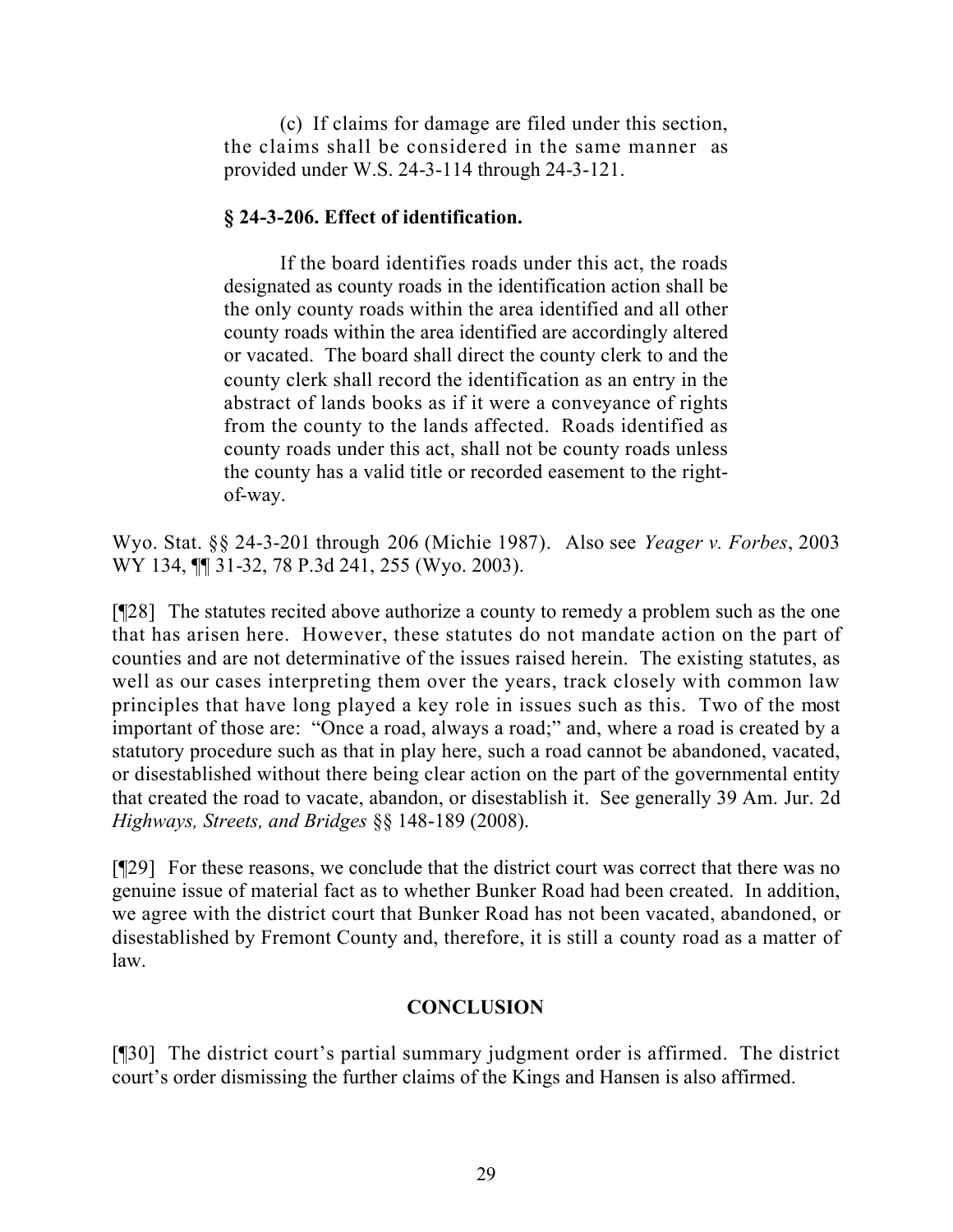**BURKE, Justice,** concurring in part and dissenting in part, with whom **VOIGT, Justice**, joins.

[¶31] I respectfully dissent from that part of the majority's decision affirming the dismissal of the Kings' and Hansen's claims. Like the majority, I agree with the district court's decision to grant summary judgment to the Kings and Hansen on the question of whether the easement for Bunker Road was of public record, and to set for trial the question of whether they were *bona fide* purchasers for value without notice of the Bunker Road easement. I disagree, however, with the district court's subsequent decision to dismiss their claims in reliance on *State Highway Comm'n v. Meeker*, 75 Wyo. 210, 294 P.2d 603 (Wyo. 1956).

[¶32] Mr. Meeker challenged the county's ownership of a highway right-of-way across his property on the basis that there was "no instrument of record in the office of the county clerk showing the highway." *Id*. at 215, 294 P.2d at 604. The right-of-way had been acquired through eminent domain, however, and the Court found "no statute which required the transfer of title by eminent domain to be recorded" in the public record. *Id*. at 218, 294 P.2d at 605. The Court said that "failure to record an instrument which is not required to be recorded does not affect or vitiate the instrument as to anyone, and it is valid not only between the parties thereto, but also to subsequent purchasers." *Id*. "Hence," the Court wrote, "it is quite clear that the title the State acquired under the condemnation proceedings in 1950 is valid and good against any subsequent purchaser of the same property." *Id*. Because Bunker Road had been established through eminent domain, the district court applied the ruling of the *Meeker* case and dismissed the Kings' and Hansen's claims.

[¶33] *Meeker* detours from a long line of Wyoming cases emphasizing that county road easements must be placed on the public record. *George W. Condon Co. v. Board of County Comm'rs of Natrona County*, 56 Wyo. 38, 54, 103 P.2d 401, 407 (1940) (statute "indicates a policy that roads should be shown on the records"); *Nixon v. Edwards*, 72 Wyo. 274, 293, 264 P.2d 287, 294 (1953) (Statutes dating from 1877, 1886, 1919, and 1921, all demonstrate "how thoroughly the legislature was convinced that all rural public roads should be shown on the public records."); *Rocky Mountain Sheep Co. v. Board of County Comm'rs of Carbon County*, 73 Wyo. 11, 269 P.2d 314 (1954); *Ruby v. Schuett*, 360 P.2d 170 (Wyo. 1961); *Kern v. Deerwood Ranch*, 528 P.2d 910 (Wyo. 1974); *Yeager v. Forbes*, 2003 WY 134, 78 P.3d 241 (Wyo. 2003). Each of these cases is factually distinguishable from the case before us now, but taken together, they establish that the Wyoming Legislature and this Court have consistently, with the exception of *Meeker*, said that county roads must be placed on the public record.

[¶34] This policy extends not to county roads only, but to all real property conveyances. "Public policy requires that subsequent purchasers be able to rely on the title shown in public records." *Grose v. Sauvageau*, 942 P.2d 398, 403 (Wyo. 1997). Applying *Meeker* to the case at hand, however, means that neither the Kings nor Hansen can rely on their title as shown in the Fremont County Clerk's property records. That seriously undermines "the purpose of our recording statutes, which entitle one to rely on public records and determine whether or not a certain property is subject to liens, prior encumbrances or other outstanding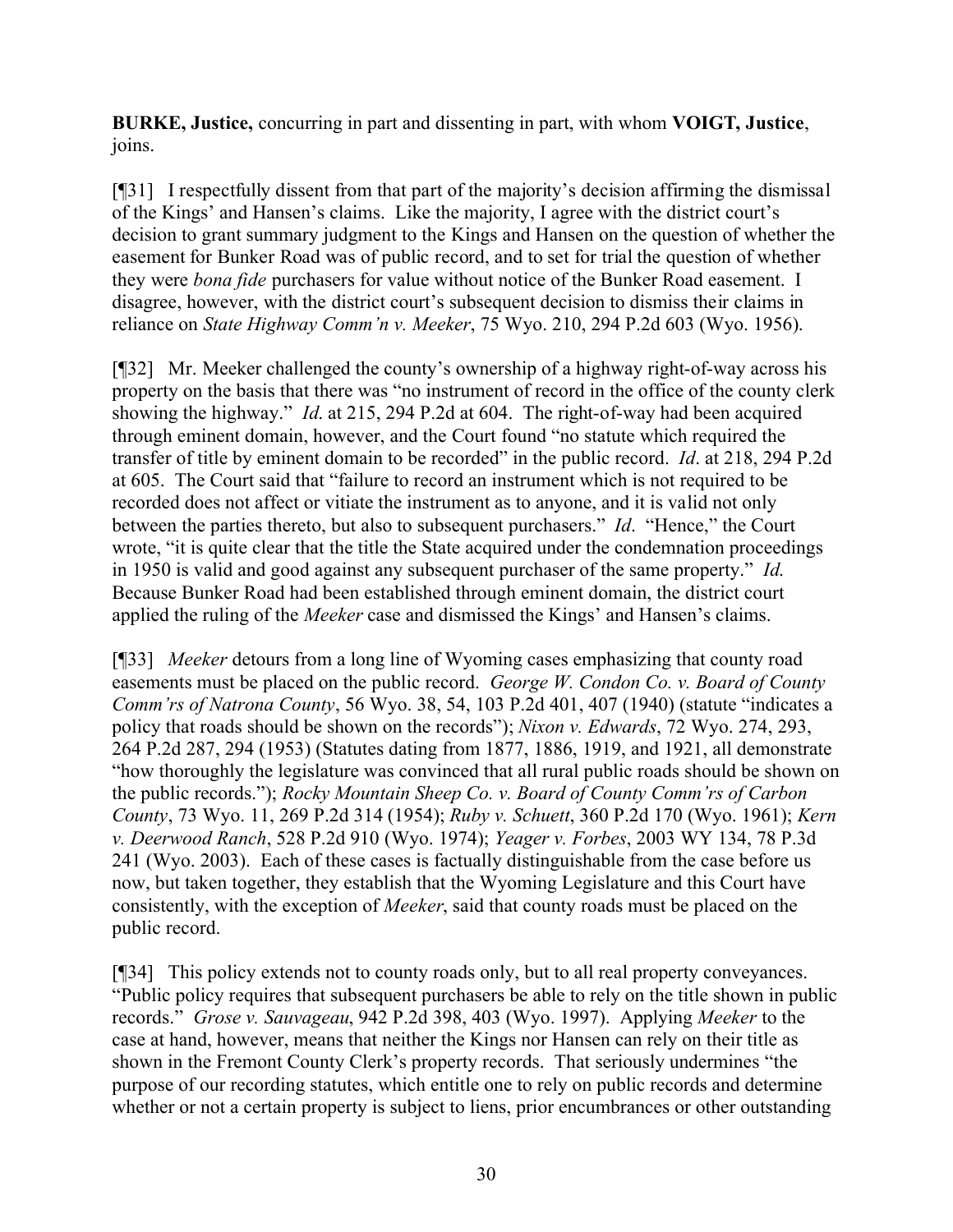claims." *Wyoming Dep't of Revenue & Taxation-Excise Tax Div. v. First Wyoming Bank, N.A.-Kemmerer*, 718 P.2d 31, 35 (Wyo. 1986).

[¶35] The Court in *Meeker* indicated that the proceedings of the Board of County Commissioners gave Mr. Meeker constructive notice of the Commissioners' decision to acquire the highway right-of-way. As stated in a droll but persuasive argument offered by Hansen, if the ruling in *Meeker* is controlling in this case, then

> every conveyance of land would have to be accompanied by a review of all proceedings of the county commissioners back to 1890. With the greatest respect to the important and critical functions performed by each board of county commissioners, the inordinate cost and agonizing boredom of such an exercise is readily apparent.

[¶36] Because of its anomalous nature and impracticable result, the decision in *Meeker* should be limited to its peculiar facts. By the time of trial in the *Meeker* case, "construction of the highway was commenced and . . . substantially completed." *Meeker*, 75 Wyo. at 214, 294 P.2d at 604. That is not true of Bunker Road. In addition, Mr. Meeker "was in possession of the land in question as lessee during all of the time the eminent domain proceedings were taking place and must have had notice thereof." *Id*. at 219, 294 P.2d at 606. Hansen and the Kings were not in possession of the land in question in 1913 when the County Commissioners undertook to establish Bunker Road.

[¶37] More significantly, *Meeker* is distinguishable on legal grounds. That decision rested on the Court's finding "no statute which required the transfer of title by eminent domain to be recorded" in the public record. *Id*. at 218, 294 P.2d at 605. In the case before us now, there is at least one statute requiring the Bunker Road easement to be recorded. In 1919, the Wyoming Legislature enacted this statute:

> On and after January  $1<sup>st</sup>$ , 1922, all roads within this State shall be highways, which have been or may be declared by law to be national, state, territorial or county roads or highways. It shall be the duty of the several Boards of County Commissioners, within their respective counties, prior to said date, to determine what if any such roads now or heretofore travelled but not heretofore officially established and recorded, are necessary or important for the public use as permanent roads, and to cause such roads to be recorded, or if need be laid out, established and recorded, and all roads recorded as aforesaid, shall be highways. No other roads shall be highways unless and until lawfully established as such by official authority.

1919 Wyo. Sess. Laws ch. 112, § 1. In 1921, this statute was amended to change the